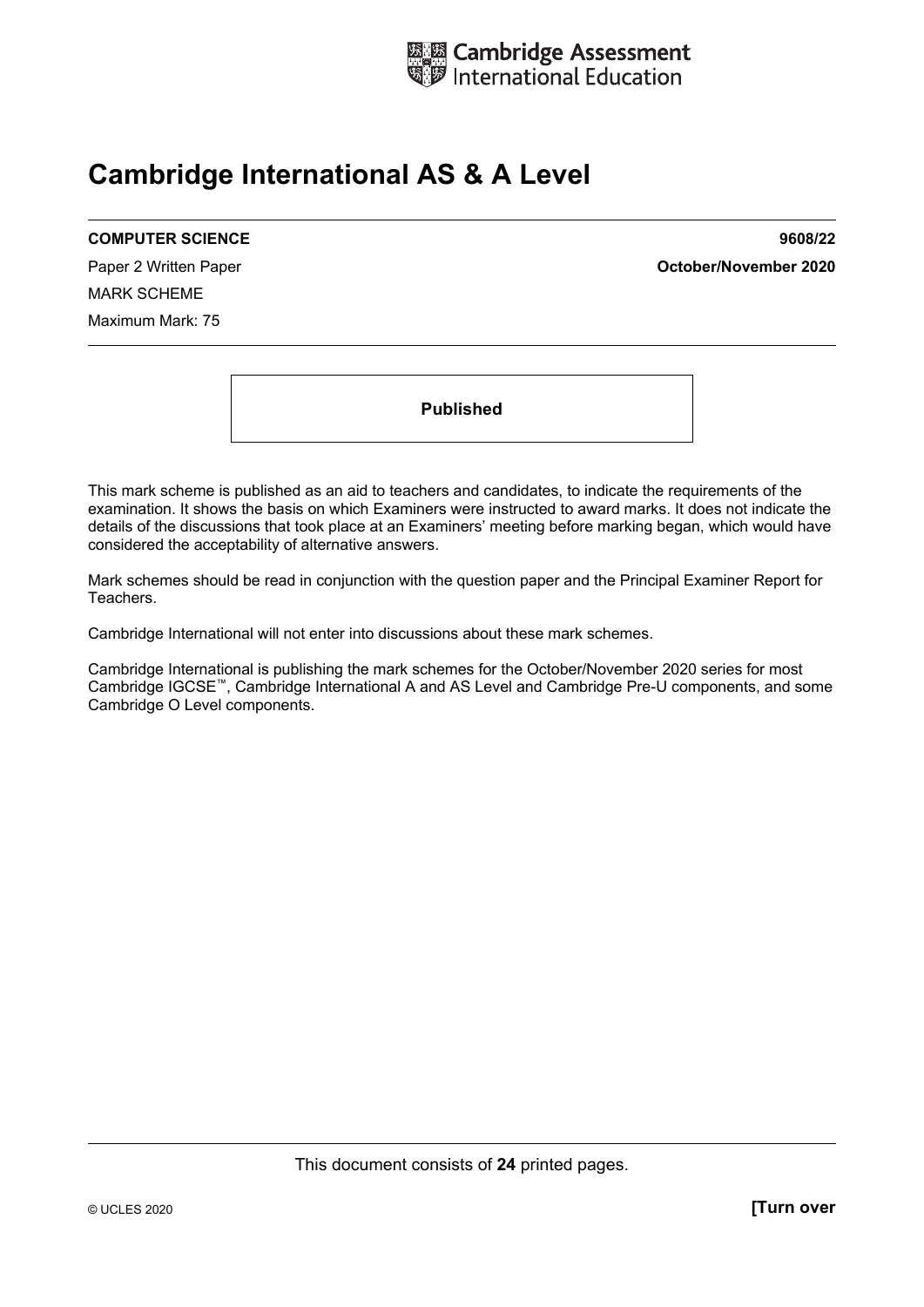#### **Generic Marking Principles**

These general marking principles must be applied by all examiners when marking candidate answers. They should be applied alongside the specific content of the mark scheme or generic level descriptors for a question. Each question paper and mark scheme will also comply with these marking principles.

GENERIC MARKING PRINCIPLE 1:

Marks must be awarded in line with:

- the specific content of the mark scheme or the generic level descriptors for the question
- the specific skills defined in the mark scheme or in the generic level descriptors for the question
- the standard of response required by a candidate as exemplified by the standardisation scripts.

GENERIC MARKING PRINCIPLE 2:

Marks awarded are always **whole marks** (not half marks, or other fractions).

GENERIC MARKING PRINCIPLE 3:

Marks must be awarded **positively**:

- marks are awarded for correct/valid answers, as defined in the mark scheme. However, credit is given for valid answers which go beyond the scope of the syllabus and mark scheme, referring to your Team Leader as appropriate
- marks are awarded when candidates clearly demonstrate what they know and can do
- marks are not deducted for errors
- marks are not deducted for omissions
- answers should only be judged on the quality of spelling, punctuation and grammar when these features are specifically assessed by the question as indicated by the mark scheme. The meaning, however, should be unambiguous.

GENERIC MARKING PRINCIPLE 4:

Rules must be applied consistently, e.g. in situations where candidates have not followed instructions or in the application of generic level descriptors.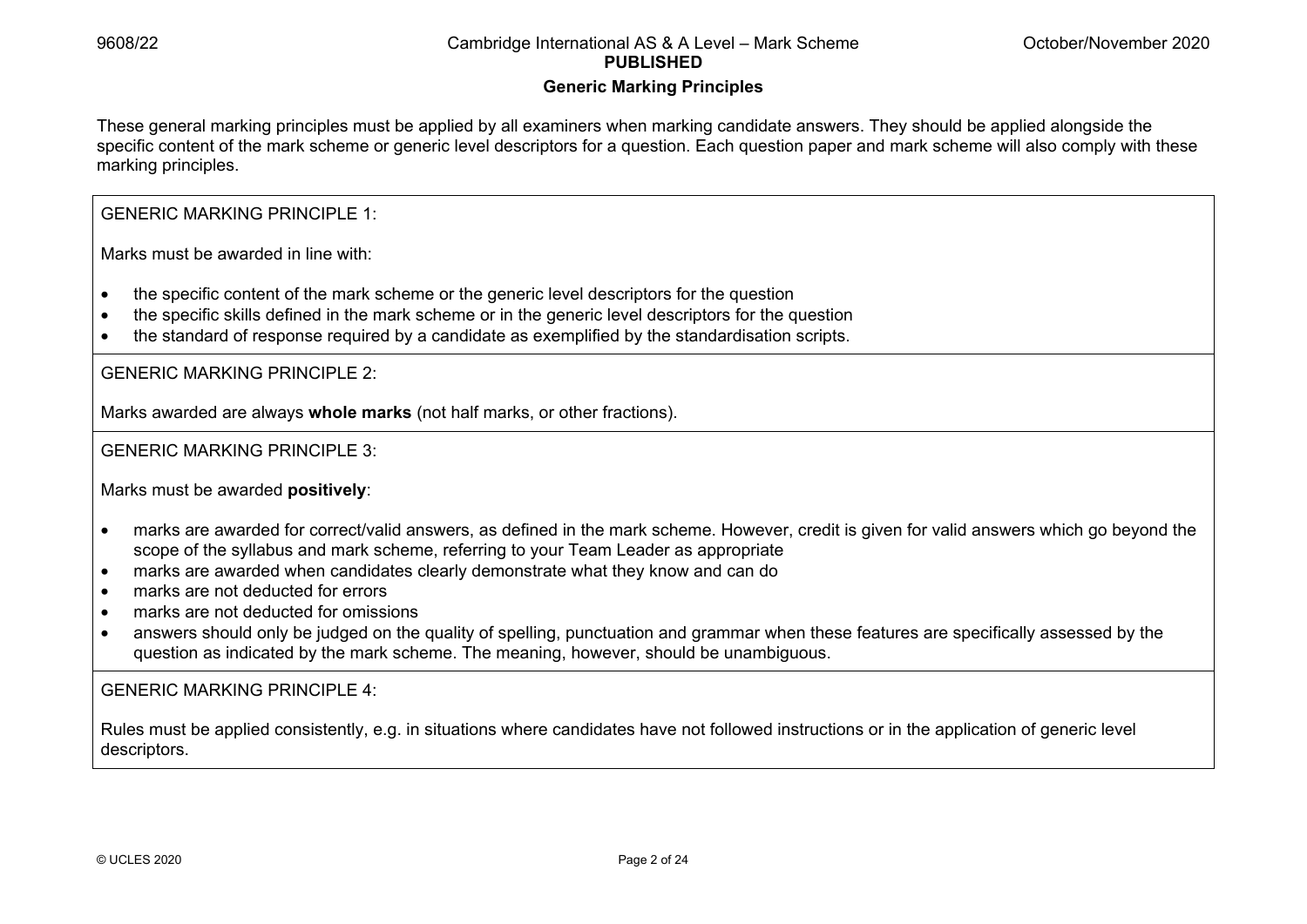#### GENERIC MARKING PRINCIPLE 5:

Marks should be awarded using the full range of marks defined in the mark scheme for the question (however; the use of the full mark range may be limited according to the quality of the candidate responses seen).

#### GENERIC MARKING PRINCIPLE 6:

Marks awarded are based solely on the requirements as defined in the mark scheme. Marks should not be awarded with grade thresholds or grade descriptors in mind.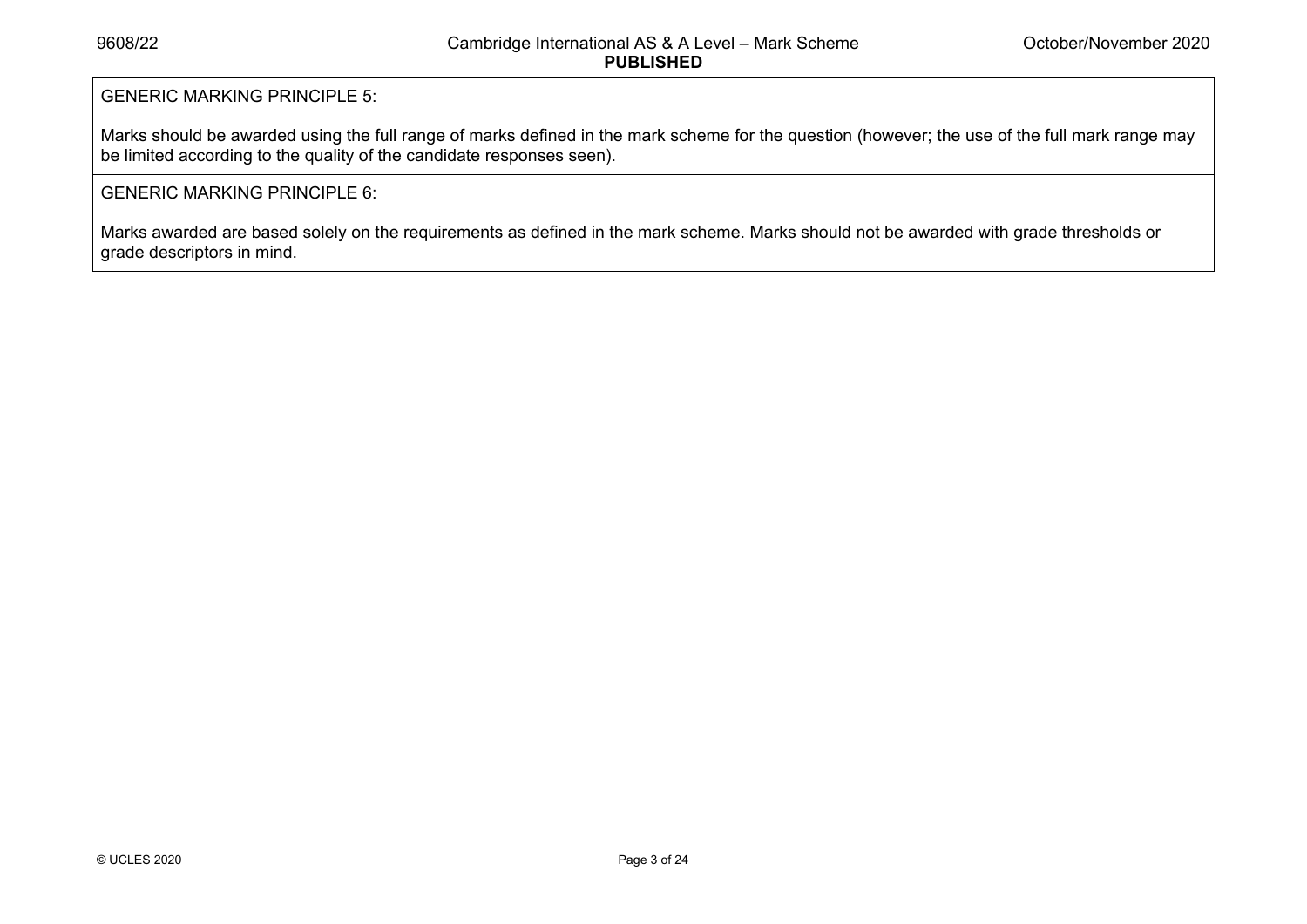| Question |                                                        |                                                                                                                        | <b>Answer</b> | <b>Marks</b> |  |  |  |  |  |  |  |
|----------|--------------------------------------------------------|------------------------------------------------------------------------------------------------------------------------|---------------|--------------|--|--|--|--|--|--|--|
| 1(a)     | One mark for both answers:                             |                                                                                                                        |               | $\mathbf 1$  |  |  |  |  |  |  |  |
|          | Process<br>$\bullet$<br>Output<br>Order not important. |                                                                                                                        |               |              |  |  |  |  |  |  |  |
| 1(b)     | One mark per bullet point (or equivalent)              |                                                                                                                        |               |              |  |  |  |  |  |  |  |
|          | They all represent:<br>$\bullet$<br>$\bullet$          | A solution to a problem / a way to perform a task<br>Expressed as a sequence / series of steps / stages / instructions |               |              |  |  |  |  |  |  |  |
| 1(c)     |                                                        | $\overline{\mathbf{4}}$                                                                                                |               |              |  |  |  |  |  |  |  |
|          | Example answers:                                       |                                                                                                                        |               |              |  |  |  |  |  |  |  |
|          | Data type                                              | Example data value                                                                                                     |               |              |  |  |  |  |  |  |  |
|          | <b>BOOLEAN</b>                                         | FALSE                                                                                                                  |               |              |  |  |  |  |  |  |  |
|          | STRING                                                 | "Happy"                                                                                                                |               |              |  |  |  |  |  |  |  |
|          | INTEGER                                                | 18                                                                                                                     |               |              |  |  |  |  |  |  |  |
|          | <b>REAL</b>                                            | 31234.56                                                                                                               |               |              |  |  |  |  |  |  |  |
|          | <b>CHAR</b>                                            | $^{\rm t}$ H $^{\rm t}$                                                                                                |               |              |  |  |  |  |  |  |  |
|          | <b>DATE</b>                                            | 10/01/2019                                                                                                             |               |              |  |  |  |  |  |  |  |
|          |                                                        | Each row must be a different data type together with an appropriate value                                              |               |              |  |  |  |  |  |  |  |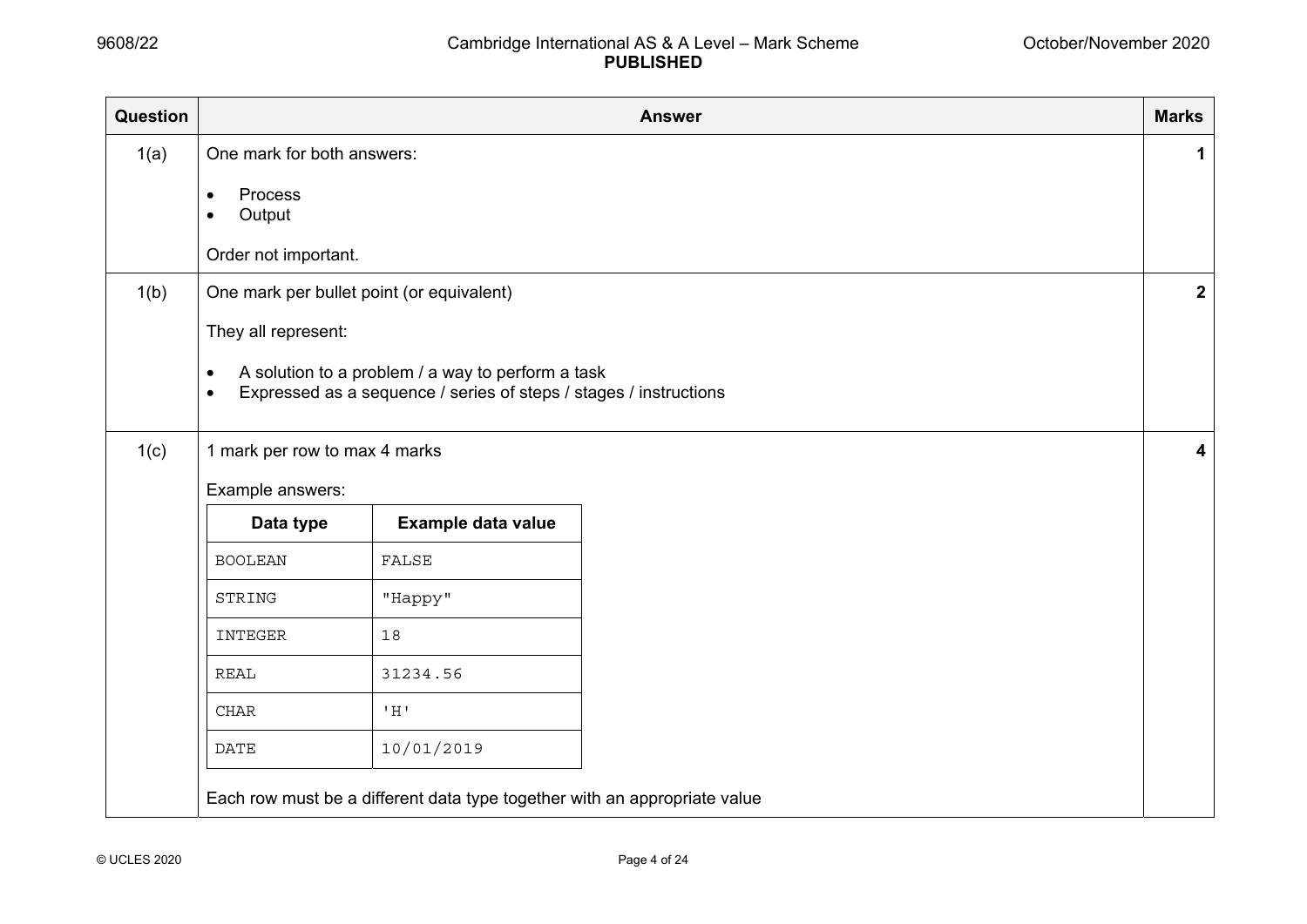#### October/November 2020

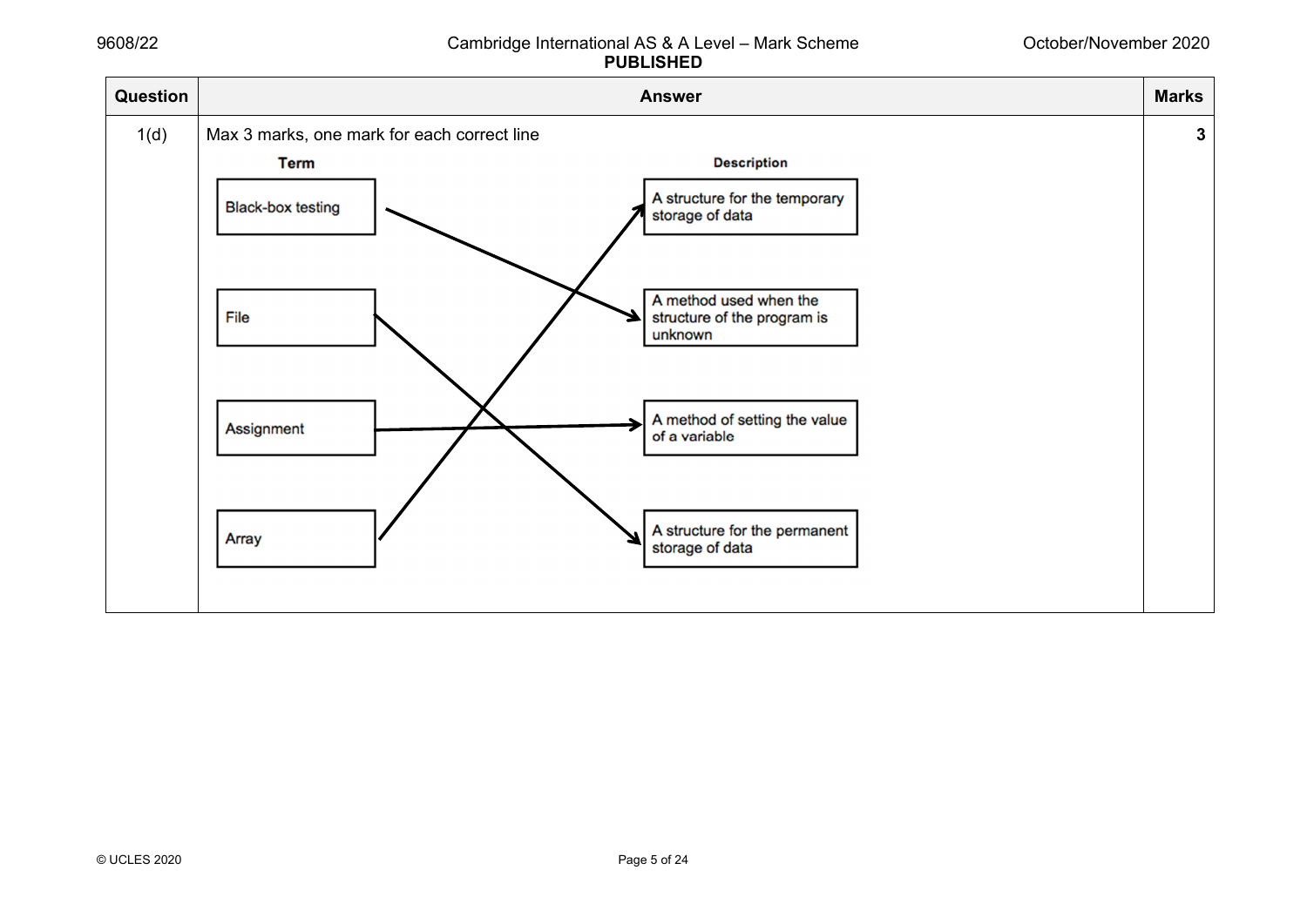| Question | <b>Marks</b><br><b>Answer</b>                              |                     |  |  |  |  |
|----------|------------------------------------------------------------|---------------------|--|--|--|--|
| 1(e)     | 1 mark for two rows correct, 2 marks for all rows correct. |                     |  |  |  |  |
|          | <b>Expression</b>                                          | <b>Evaluates to</b> |  |  |  |  |
|          | NOT FlagB AND FlagC<br><b>TRUE</b>                         |                     |  |  |  |  |
|          | (FlagB OR FlagC)<br>NOT                                    | <b>FALSE</b>        |  |  |  |  |
|          | (FlagA AND FlagB) OR FlagC                                 | <b>TRUE</b>         |  |  |  |  |
|          | (FlagA AND FlagB) OR NOT FlagC<br>NOT                      | <b>TRUE</b>         |  |  |  |  |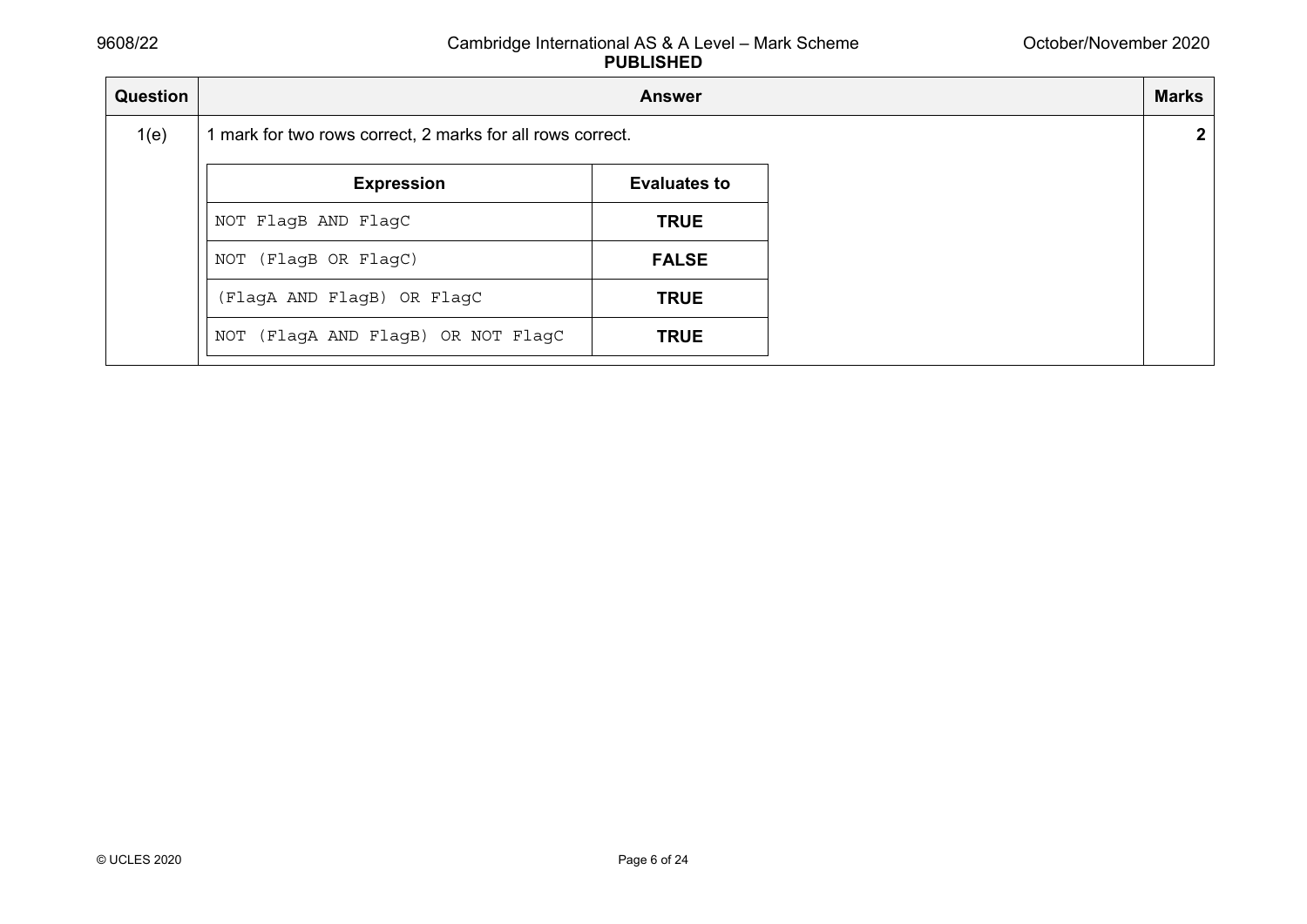| <b>Question</b> | <b>Answer</b>                                                                                                                       | <b>Marks</b> |
|-----------------|-------------------------------------------------------------------------------------------------------------------------------------|--------------|
| 2(a)            | DECLARE A, B, C : INTEGER<br>DECLARE Average : REAL                                                                                 | 6            |
|                 | INPUT A<br><b>REPEAT</b>                                                                                                            |              |
|                 | INPUT B<br>UNTIL B <> A                                                                                                             |              |
|                 | <b>REPEAT</b><br>INPUT C                                                                                                            |              |
|                 | UNTIL $C \iff A$ AND $C \iff B$                                                                                                     |              |
|                 | Average $\leftarrow$ (A + B + C) / 3<br>OUTPUT Average                                                                              |              |
|                 | IF $A > B$ AND $A > C$<br>THEN                                                                                                      |              |
|                 | OUTPUT A<br><b>ELSE</b>                                                                                                             |              |
|                 | IF $B > A$ AND $B > C$<br>THEN                                                                                                      |              |
|                 | OUTPUT B<br><b>ELSE</b>                                                                                                             |              |
|                 | OUTPUT C<br><b>ENDIF</b>                                                                                                            |              |
|                 | ENDIF                                                                                                                               |              |
|                 | Mark as follows:<br>Declaration of all variables used (at least A, B and C)<br>1<br>$\overline{2}$<br>Uniqueness test on A, B and C |              |
|                 | Loop(s) to repeat until three unique values have been entered<br>3<br>Calculation of average value<br>4                             |              |
|                 | Determine the largest value<br>5<br>Output of average value and largest value<br>6                                                  |              |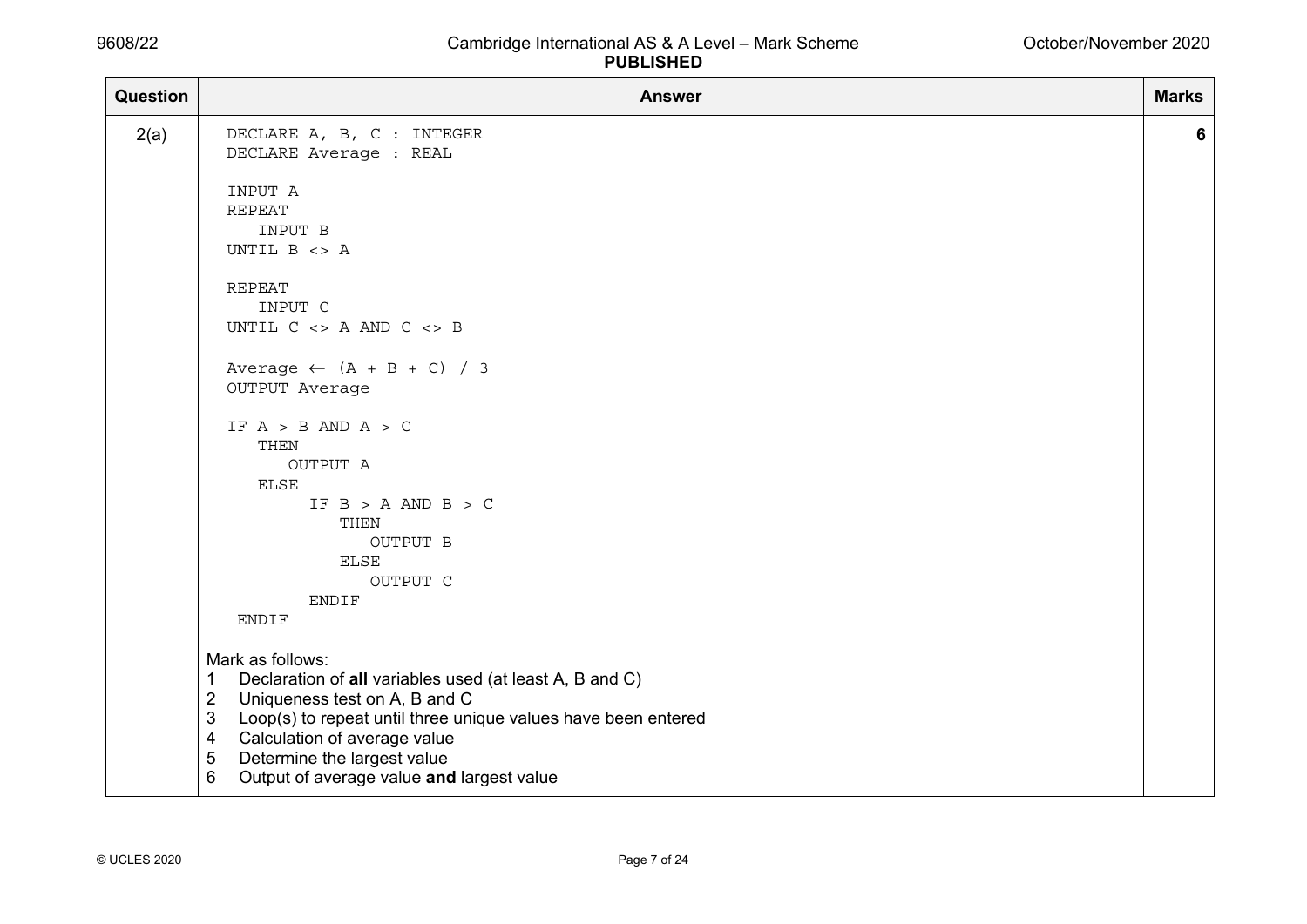| <b>Question</b> |                                                                                                                                                                                                                                                                                               | <b>Answer</b>       |
|-----------------|-----------------------------------------------------------------------------------------------------------------------------------------------------------------------------------------------------------------------------------------------------------------------------------------------|---------------------|
| 2(b)            | One mark per correct row<br>(Completed parts shown in bold)                                                                                                                                                                                                                                   |                     |
|                 | <b>Expression</b>                                                                                                                                                                                                                                                                             | <b>Evaluates to</b> |
|                 | "ALARM: " & RIGHT ("Time: 1202", 4)                                                                                                                                                                                                                                                           | "ALARM: 1202"       |
|                 | MID("Stepwise.", 5, 4)                                                                                                                                                                                                                                                                        | "wise"              |
|                 | 1.5 * LENGTH ("OnePointFive")                                                                                                                                                                                                                                                                 | 18                  |
|                 | NUM TO STRING (27.5)                                                                                                                                                                                                                                                                          | "27.5"              |
|                 | DIV $(9, 4)$                                                                                                                                                                                                                                                                                  | 2                   |
|                 |                                                                                                                                                                                                                                                                                               |                     |
| 2(c)            | One mark per point, example points:<br>Subtasks make the solution more manageable // make the algorithm easier to follow<br>1<br>A subtask makes the problem easier to solve / design / program than the whole task<br>2<br>A subtask is useful when a part of the algorithm is repeated<br>3 |                     |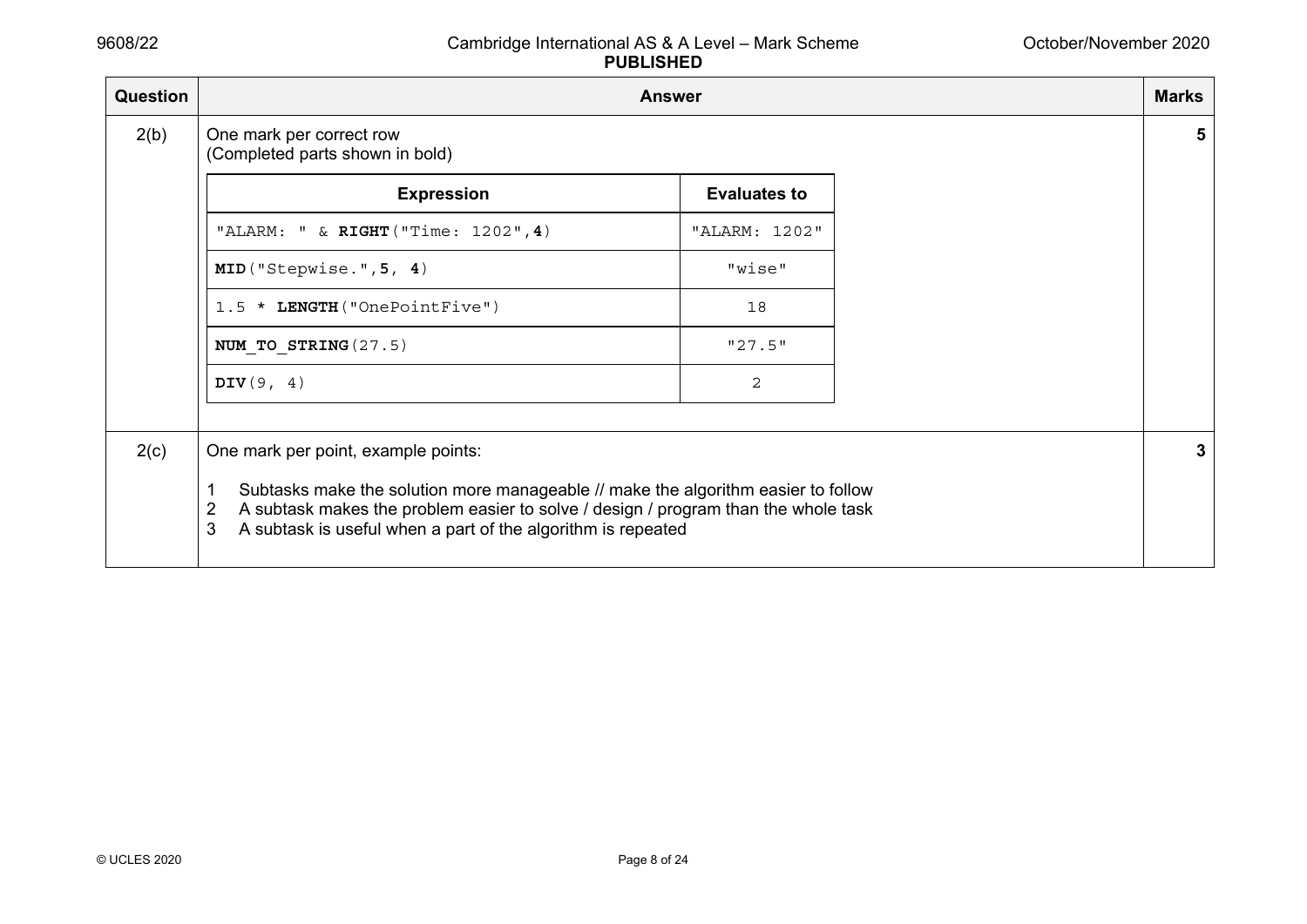| <b>Question</b> | <b>Answer</b>                                                                                                                                                                                                                                    | <b>Marks</b> |
|-----------------|--------------------------------------------------------------------------------------------------------------------------------------------------------------------------------------------------------------------------------------------------|--------------|
| 3(a)            | 'Pseudocode' solution included here for development and clarification of mark scheme.<br>Programming language example solutions appear in the Appendix.                                                                                          | 8            |
|                 | FUNCTION CheckSkid() RETURNS BOOLEAN<br>DECLARE Rot : ARRAY [1:4] OF INTEGER<br>DECLARE Average : REAL<br>DECLARE ThisRot : INTEGER                                                                                                              |              |
|                 | DECLARE Danger : BOOLEAN<br>FOR Index $\leftarrow$ 1 TO 4<br><b>REPEAT</b><br>OUTPUT "Input Rotation speed for wheel ", Index<br>INPUT ThisRot<br>UNTIL ThisRot $>= 0$ AND ThisRot $<= 1000$<br>$Rot[Index] \leftarrow ThisRot$<br><b>ENDFOR</b> |              |
|                 | Average $\leftarrow$ (Rot[1] + Rot[2] + Rot[3] + Rot[4]) / 4                                                                                                                                                                                     |              |
|                 | Danger $\leftarrow$ FALSE<br>FOR Index $\leftarrow$ 1 TO 4<br>IF Rot[Index] > (Average $*$ 1.1) OR Rot[Index] < (Average $*$ 0.9)<br>THEN<br>Danger $\leftarrow$ TRUE<br>ENDIF<br><b>ENDFOR</b>                                                  |              |
|                 | IF Danger = TRUE<br>THEN<br>OUTPUT "Skid Danger"<br>ENDIF                                                                                                                                                                                        |              |
|                 | RETURN Danger                                                                                                                                                                                                                                    |              |
|                 | ENDFUNCTION                                                                                                                                                                                                                                      |              |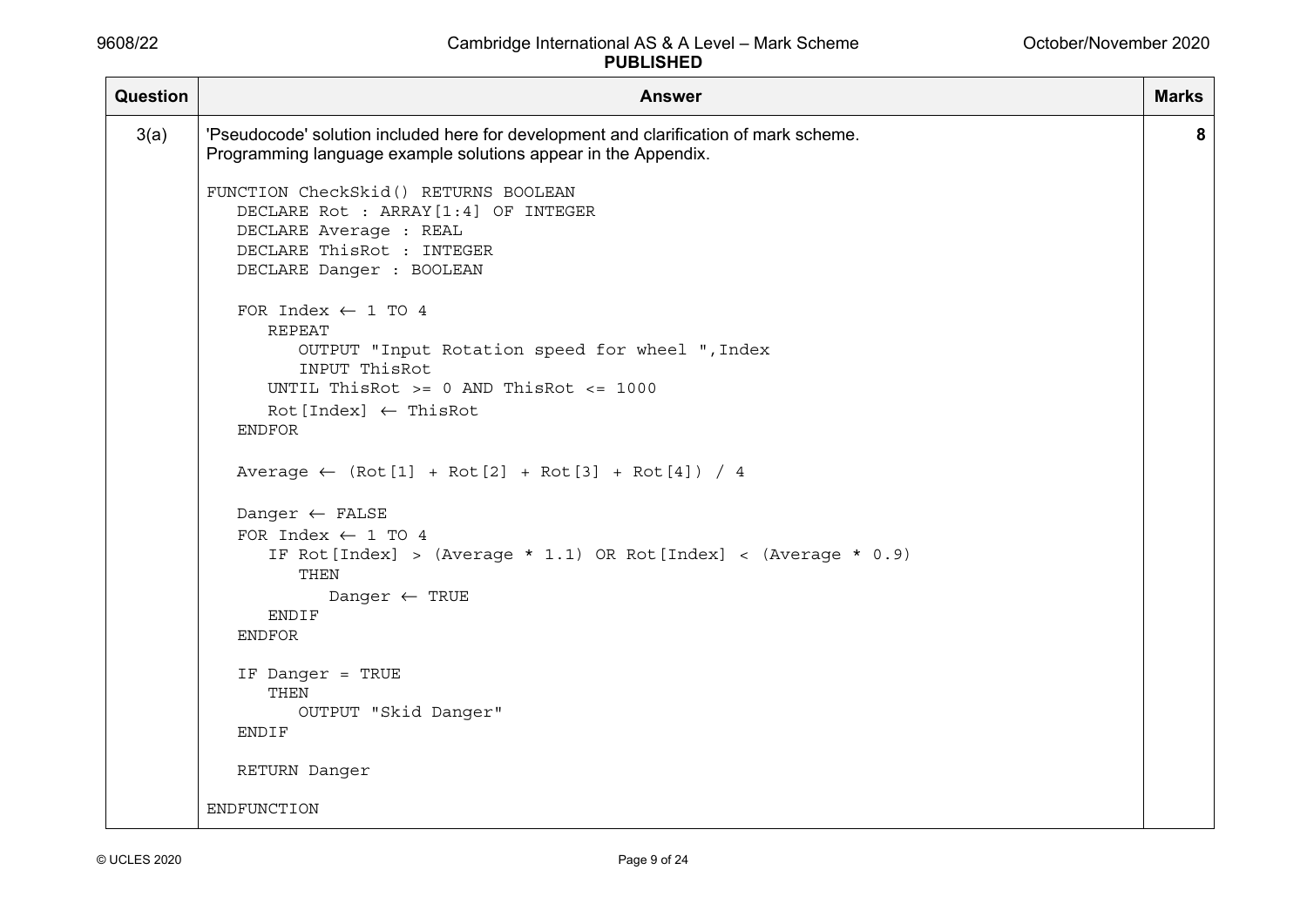| Question | <b>Marks</b><br><b>Answer</b>                                                                                                                                                                                                                                                                                                                                                                                                                                                                                                                                                                                        |                    |         |         |  |  |  |  |  |
|----------|----------------------------------------------------------------------------------------------------------------------------------------------------------------------------------------------------------------------------------------------------------------------------------------------------------------------------------------------------------------------------------------------------------------------------------------------------------------------------------------------------------------------------------------------------------------------------------------------------------------------|--------------------|---------|---------|--|--|--|--|--|
| 3(a)     | 1 mark for each of the following:<br>Function heading and ending<br>1<br>Declare local integers for 4 rotation values and a real for the average / tolerance<br>$\overline{2}$<br>3<br>Prompt and input four rotation values<br>Validate each input value in a loop<br>4<br>Calculate average rotation AND calculate acceptable max and min (or single tolerance, or alternative method)<br>5<br>Compare rotational value of each wheel<br>6<br>$\overline{7}$<br>Test if rotational value of (each) wheel is within the acceptable range<br>Output a warning message and return the correct value in all cases<br>8 |                    |         |         |  |  |  |  |  |
| 3(b)     | Example answers:                                                                                                                                                                                                                                                                                                                                                                                                                                                                                                                                                                                                     |                    |         |         |  |  |  |  |  |
|          | Test1 - No Skid detected                                                                                                                                                                                                                                                                                                                                                                                                                                                                                                                                                                                             |                    |         |         |  |  |  |  |  |
|          | Value 1                                                                                                                                                                                                                                                                                                                                                                                                                                                                                                                                                                                                              | Value <sub>2</sub> | Value 3 | Value 4 |  |  |  |  |  |
|          | 100                                                                                                                                                                                                                                                                                                                                                                                                                                                                                                                                                                                                                  | 100                | 100     | 100     |  |  |  |  |  |
|          | One of:<br>Test2 - Skid detected (one wheel too fast)                                                                                                                                                                                                                                                                                                                                                                                                                                                                                                                                                                |                    |         |         |  |  |  |  |  |
|          | Value 1                                                                                                                                                                                                                                                                                                                                                                                                                                                                                                                                                                                                              | Value <sub>2</sub> | Value 3 | Value 4 |  |  |  |  |  |
|          | 100                                                                                                                                                                                                                                                                                                                                                                                                                                                                                                                                                                                                                  | 100                | 100     | 160     |  |  |  |  |  |
|          | Test2 - Skid detected (one wheel too slow)                                                                                                                                                                                                                                                                                                                                                                                                                                                                                                                                                                           |                    |         |         |  |  |  |  |  |
|          | Value 1                                                                                                                                                                                                                                                                                                                                                                                                                                                                                                                                                                                                              | Value <sub>2</sub> | Value 3 | Value 4 |  |  |  |  |  |
|          | 100                                                                                                                                                                                                                                                                                                                                                                                                                                                                                                                                                                                                                  | 100                | 100     | 40      |  |  |  |  |  |
|          | Independent marks: one mark each for Test1 and Test 2                                                                                                                                                                                                                                                                                                                                                                                                                                                                                                                                                                |                    |         |         |  |  |  |  |  |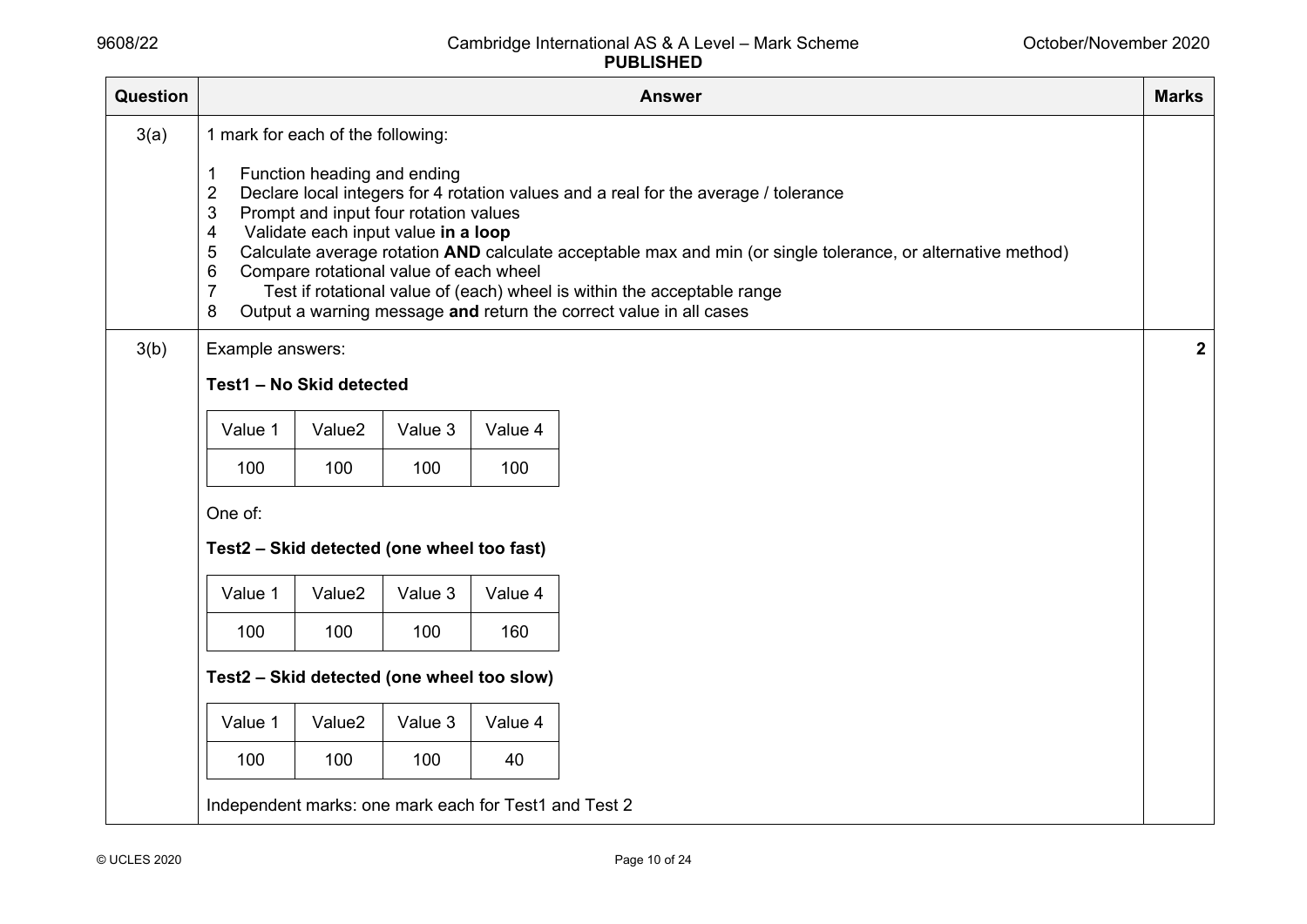#### October/November 2020

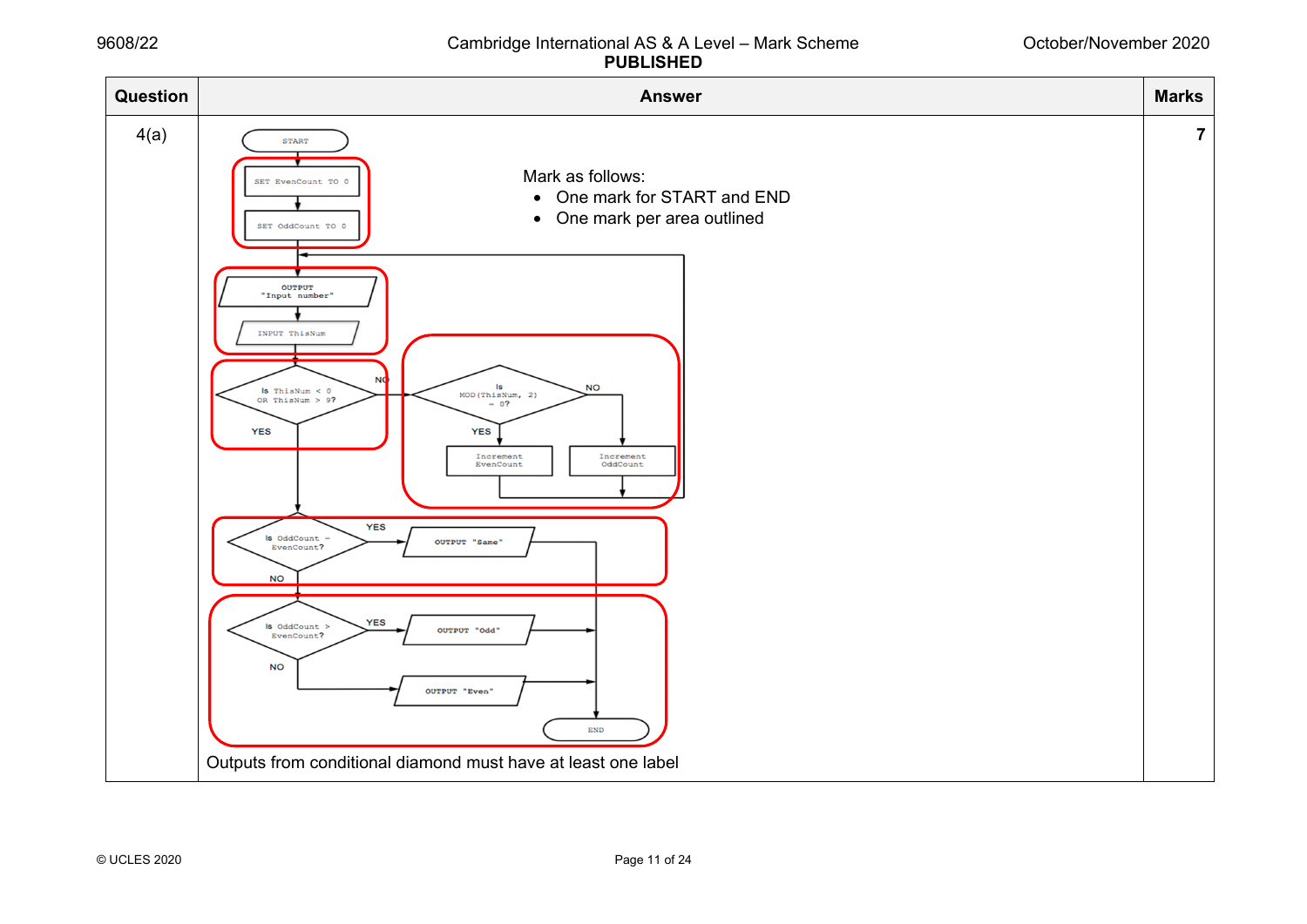#### October/November 2020

| Question |                                                 |                                   |              |                                        |                |                         | <b>Answer</b>            |                                  |                | <b>Marks</b>    |
|----------|-------------------------------------------------|-----------------------------------|--------------|----------------------------------------|----------------|-------------------------|--------------------------|----------------------------------|----------------|-----------------|
| 4(b)(i)  |                                                 | One mark per region as indicated. |              |                                        |                |                         |                          |                                  |                | $5\overline{)}$ |
|          | Strin<br>$\mathtt{g1}$                          | String<br>$\overline{2}$          | Len1         | <b>RetFl</b><br>$\mathbf{a}\mathbf{g}$ | $\mathbf x$    | Len<br>$\overline{a}$   | NextCh<br>ar             | New                              | $\mathbf{y}$   |                 |
|          | $\rm ^{\prime\prime}$ SUB $\rm ^{\prime\prime}$ | "BUS"                             | $\mathsf{3}$ | TRUE                                   | $\mathbf{1}$   |                         |                          |                                  |                |                 |
|          |                                                 |                                   |              |                                        |                | $\mathbf{3}$            | $^1S$ $^1$               | $\mathbf{H}^{\dagger}\mathbf{H}$ |                |                 |
|          |                                                 |                                   |              |                                        |                |                         |                          | $\overline{''B''}$               | $\mathbf{1}$   |                 |
|          |                                                 |                                   |              |                                        |                |                         |                          | $"BU"$                           | $\overline{2}$ |                 |
|          |                                                 |                                   |              |                                        |                |                         |                          |                                  | $\mathsf{3}$   |                 |
|          |                                                 |                                   |              |                                        |                |                         |                          |                                  |                |                 |
|          |                                                 | $^{\rm H}$ BU $^{\rm H}$          |              |                                        | $\overline{a}$ |                         |                          |                                  |                |                 |
|          |                                                 |                                   |              |                                        |                | $\overline{\mathbf{2}}$ | $\iota$ $\Omega$ $\iota$ | $\mathbf{H}^{\dagger}\mathbf{H}$ |                |                 |
|          |                                                 |                                   |              |                                        |                |                         |                          |                                  | $\mathbf{1}$   |                 |
|          |                                                 |                                   |              |                                        |                |                         |                          | $^{\rm H} \text{B}^{\rm H}$      | 2              |                 |
|          |                                                 |                                   |              |                                        |                |                         |                          |                                  |                |                 |
|          |                                                 | $^{\rm H} \text{B}^{\rm H}$       |              |                                        | $\mathbf{3}$   |                         |                          |                                  |                |                 |
|          |                                                 |                                   |              |                                        |                | ${\bf 1}$               | $^{\rm t}$ B $^{\rm t}$  | $\mathbf{H}^{\dagger}\mathbf{H}$ |                |                 |
|          |                                                 |                                   |              |                                        |                |                         |                          |                                  | $\mathbf{1}$   |                 |
|          |                                                 |                                   |              |                                        |                |                         |                          |                                  |                |                 |
|          |                                                 | $\mathbf{H}^{\dagger}\mathbf{H}$  |              |                                        |                |                         |                          |                                  |                |                 |
|          |                                                 |                                   |              |                                        |                |                         |                          |                                  |                |                 |
|          |                                                 |                                   |              |                                        |                |                         |                          |                                  |                |                 |
|          |                                                 |                                   |              |                                        |                |                         |                          |                                  |                |                 |
|          |                                                 |                                   |              |                                        |                |                         |                          |                                  |                |                 |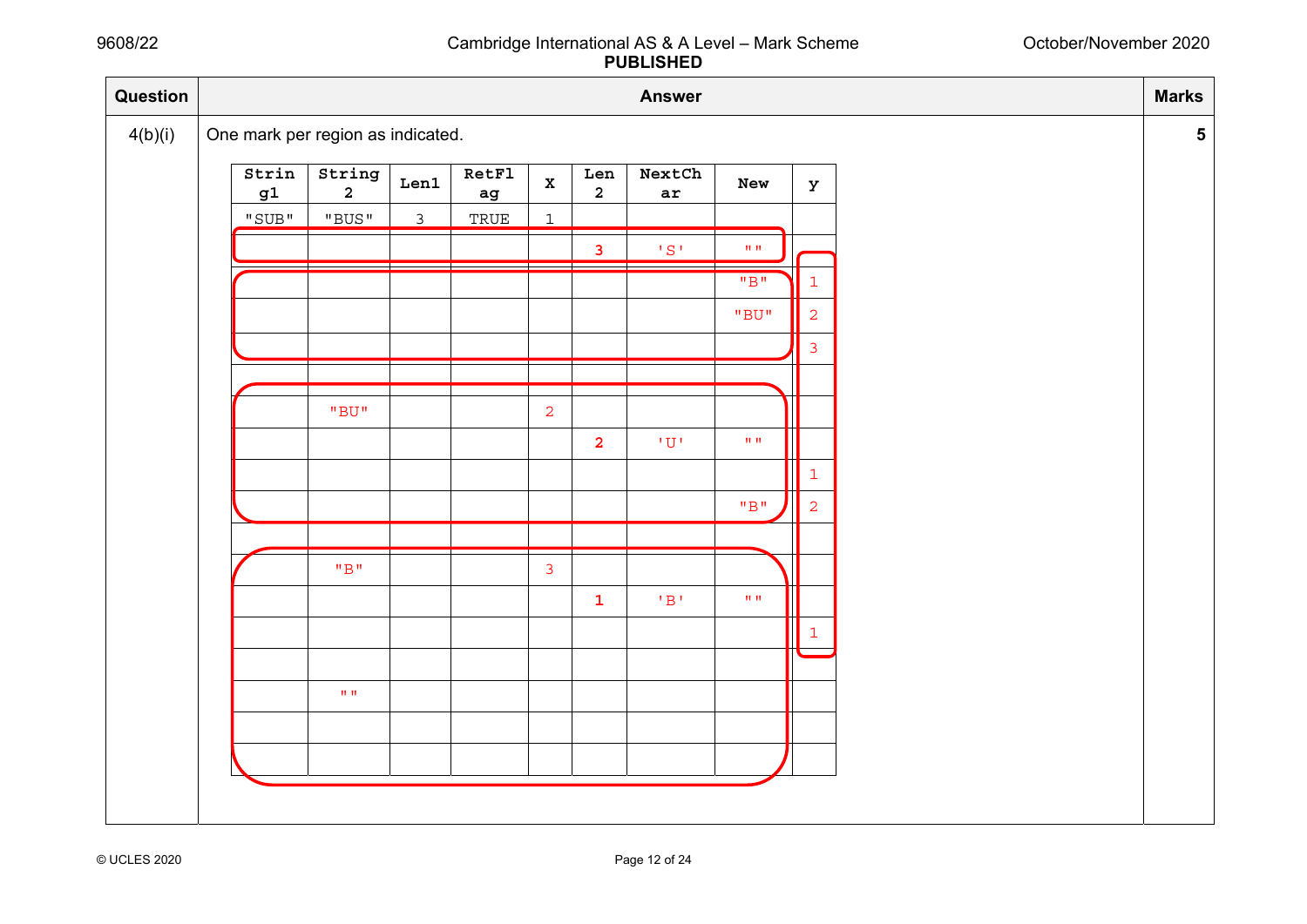| Question  | <b>Answer</b>                                                                                                                                  | <b>Marks</b> |  |  |  |  |  |
|-----------|------------------------------------------------------------------------------------------------------------------------------------------------|--------------|--|--|--|--|--|
| 4(b)(ii)  | <b>TRUE</b>                                                                                                                                    |              |  |  |  |  |  |
| 4(b)(iii) | One mark for explanation of problem, one mark for test strings                                                                                 | $\mathbf{2}$ |  |  |  |  |  |
|           | Problem:                                                                                                                                       |              |  |  |  |  |  |
|           | The inner FOR loop removes ALL characters from String2 that match the current character from String1 and not just<br>$\bullet$<br>one instance |              |  |  |  |  |  |
|           | Test Strings:                                                                                                                                  |              |  |  |  |  |  |
|           | 'SAME' and 'MASS' (for example)<br>$\bullet$                                                                                                   |              |  |  |  |  |  |
| 4(b)(iv)  | The inner FOR loop should only remove one instance of the character from String2                                                               | 1            |  |  |  |  |  |
| 4(b)(v)   | Dry run // White-box testing                                                                                                                   | 1            |  |  |  |  |  |
| 4(b)(vi)  | Max 2 marks, features include:                                                                                                                 | $\mathbf{2}$ |  |  |  |  |  |
|           | Single stepping<br>٠<br><b>Breakpoints</b><br>٠<br>Variable and expressions report window<br>٠<br><b>Syntax error highlighting</b>             |              |  |  |  |  |  |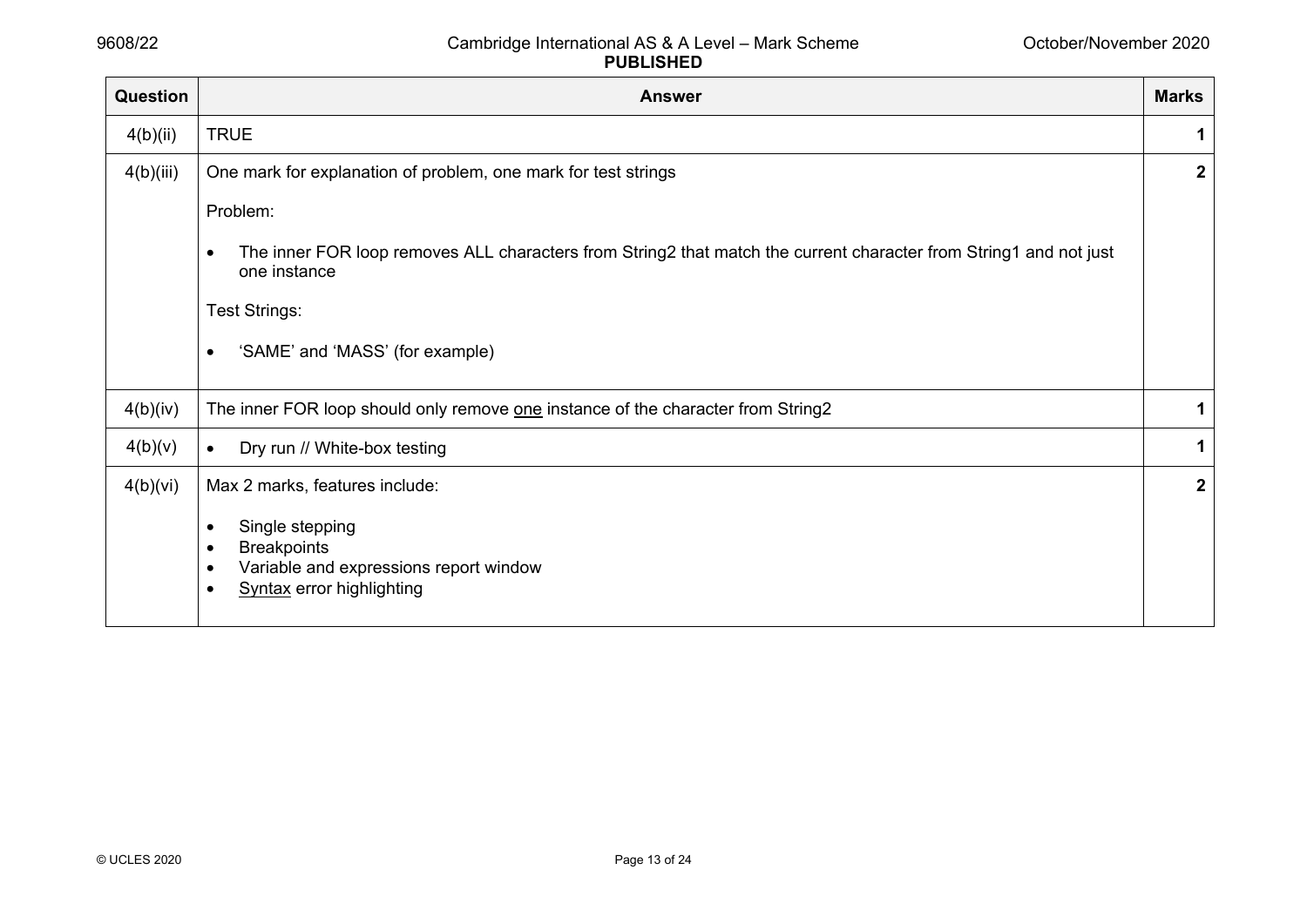| <b>Question</b> | <b>Answer</b>                                                                                                                                                                                                              | <b>Marks</b> |  |  |  |  |
|-----------------|----------------------------------------------------------------------------------------------------------------------------------------------------------------------------------------------------------------------------|--------------|--|--|--|--|
| 5(a)            | PROCEDURE InitArrays()                                                                                                                                                                                                     |              |  |  |  |  |
|                 | DECLARE Index : INTEGER                                                                                                                                                                                                    |              |  |  |  |  |
|                 | FOR Index $\leftarrow$ 1 TO 10000<br>TagString [Index] $\leftarrow$ ""<br>TagCount [Index] $\leftarrow$ 0<br><b>ENDFOR</b><br><b>ENDPROCEDURE</b>                                                                          |              |  |  |  |  |
|                 | 1 mark for each of the following:<br>Procedure heading and ending (as shown)<br>1<br>Declaration of Index (e.g.) as integer<br>$\overline{2}$<br>Loop for 10000 iterations<br>3<br>Initialise TagString element to ""<br>4 |              |  |  |  |  |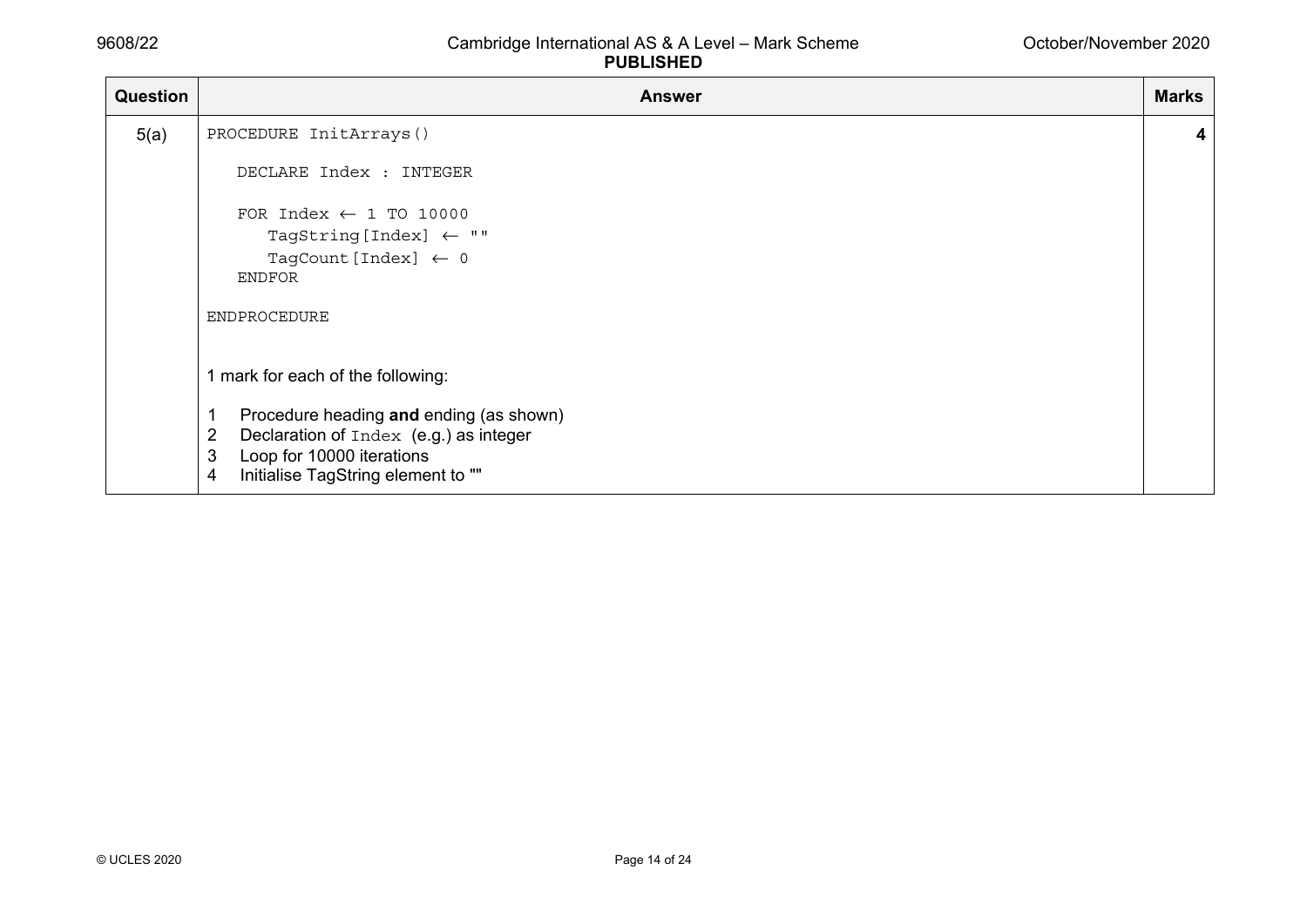| Question | <b>Answer</b>                                                                                                                                                                                                                                                                                                                                                                                                                                                                              | <b>Marks</b> |
|----------|--------------------------------------------------------------------------------------------------------------------------------------------------------------------------------------------------------------------------------------------------------------------------------------------------------------------------------------------------------------------------------------------------------------------------------------------------------------------------------------------|--------------|
| 5(b)     | FUNCTION SaveArrays() RETURNS INTEGER                                                                                                                                                                                                                                                                                                                                                                                                                                                      | 8            |
|          | DECLARE Index, NumUnused : INTEGER<br>DECLARE FileString : STRING<br>CONSTANT COMMA = $', '$                                                                                                                                                                                                                                                                                                                                                                                               |              |
|          | NumUnused $\leftarrow$ 0                                                                                                                                                                                                                                                                                                                                                                                                                                                                   |              |
|          | OPEN "Backup.txt" FOR WRITE<br>FOR Index $\leftarrow$ 1 to 10000<br>IF TagString [Index] <> ""<br><b>THEN</b><br>FileString $\leftarrow$ TagString [Index] & COMMA & NUM TO STRING (TagCount [Index])<br>WRITEFILE "Backup.txt", FileString<br>ELSE<br>NumUnused $\leftarrow$ NumUnused + 1<br>ENDIF<br><b>ENDFOR</b><br>CLOSEFILE "Backup.txt"<br>RETURN NumUnused<br>ENDFUNCTION                                                                                                         |              |
|          | 1 mark for each of the following:<br>Function heading and ending<br>1<br>$\overline{2}$<br>Open the file Backup. txt in write mode and close file<br>Loop through 10000 elements<br>3<br>Test if TagString [Index] is "" in a loop<br>4<br>If not then form FileString from array elements with separator and using NUM TO STRING () in a loop<br>5<br>Write string to file in a loop<br>6<br>$\overline{7}$<br>Count the number of unused elements<br>8<br>Return NumUnused not in a loop |              |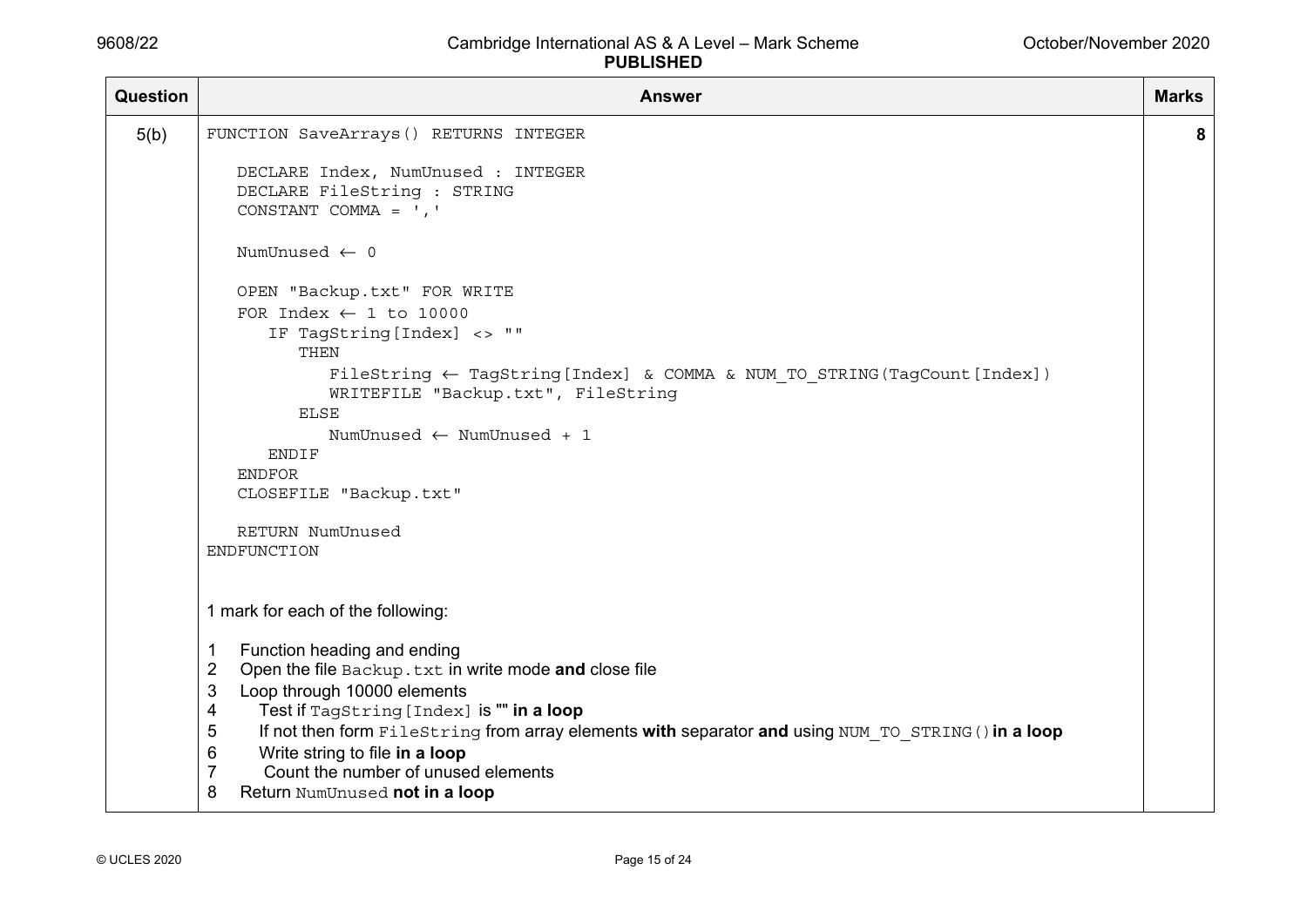| Question             | <b>Answer</b><br><b>Marks</b>                                                                                                                                                                       |   |  |  |
|----------------------|-----------------------------------------------------------------------------------------------------------------------------------------------------------------------------------------------------|---|--|--|
| 5(c)                 | 'Pseudocode' solution included here for development and clarification of mark scheme.<br>Programming language example solutions appear in the Appendix.<br>Max 8 marks from 9 available mark points | 8 |  |  |
|                      | FUNCTION LoadArrrays() RETURNS INTEGER                                                                                                                                                              |   |  |  |
|                      | DECLARE ArrayIndex, Index, CountLen, Count : INTEGER<br>DECLARE FileString, HashTag : STRING<br>CONSTANT COMMA = $', '$                                                                             |   |  |  |
|                      | // first element<br>ArrayIndex $\leftarrow$ 0                                                                                                                                                       |   |  |  |
|                      | OPEN "Backup.txt" FOR READ<br>WHILE NOT EOF ("Backup.txt")<br>READFILE "Backup.txt", FileString                                                                                                     |   |  |  |
| Index $\leftarrow$ 1 |                                                                                                                                                                                                     |   |  |  |
|                      | HashTaq $\leftarrow$ ""                                                                                                                                                                             |   |  |  |
|                      | WHILE MID (FileString, Index, 1) <> COMMA // hashtag                                                                                                                                                |   |  |  |
|                      | HashTag $\leftarrow$ HashTag & MID(FileString, Index, 1)                                                                                                                                            |   |  |  |
|                      | Index $\leftarrow$ Index + 1<br><b>ENDWHILE</b>                                                                                                                                                     |   |  |  |
|                      | TagString [ArrayIndex] $\leftarrow$ HashTag                                                                                                                                                         |   |  |  |
|                      | CountLen $\leftarrow$ LENGTH (FileString) - LENGTH (HashTaq) - 1                                                                                                                                    |   |  |  |
|                      | Count $\leftarrow$ STR TO NUM(RIGHT(FileString, CountLen)) // count                                                                                                                                 |   |  |  |
|                      | TagCount [ArrayIndex] $\leftarrow$ Count                                                                                                                                                            |   |  |  |
|                      | $ArrayIndex \leftarrow ArrayIndex + 1$                                                                                                                                                              |   |  |  |
|                      | <b>ENDWHILE</b>                                                                                                                                                                                     |   |  |  |
|                      | CLOSE "Backup.txt"                                                                                                                                                                                  |   |  |  |
|                      | RETURN ArrayIndex                                                                                                                                                                                   |   |  |  |
|                      | ENDFUNCTION                                                                                                                                                                                         |   |  |  |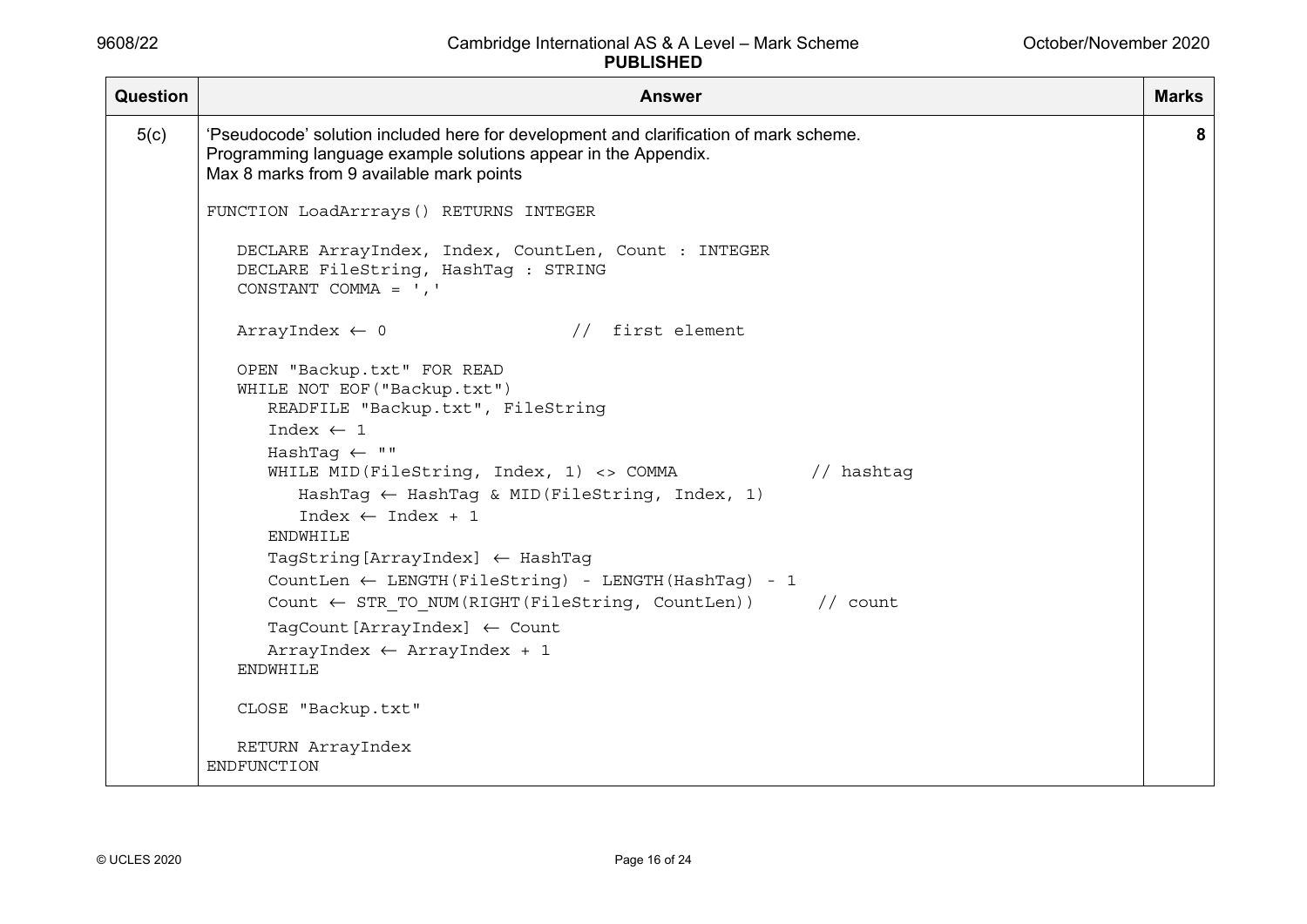| <b>Question</b> | <b>Answer</b>                                                                                                                                                                                                                                                                                                                                                                                                                                                                                                                             | <b>Marks</b> |
|-----------------|-------------------------------------------------------------------------------------------------------------------------------------------------------------------------------------------------------------------------------------------------------------------------------------------------------------------------------------------------------------------------------------------------------------------------------------------------------------------------------------------------------------------------------------------|--------------|
| 5(c)            | 1 mark for each of the following:<br>Function heading and ending<br>2<br>Declare and initialise ArrayIndex (or equivalent name)<br>Open the file Backup. txt in read mode and close the file<br>3<br>Loop until end of the Backup. txt file // string read is null<br>4<br>5<br>Read a line from the file in a loop<br>6<br>Extract hashtag and count in a loop<br>Store hashtag in TagString array and count in TagCount array after type conversion<br>7<br>8<br>Increment ArrayIndex in a loop<br>Return number of array elements<br>9 |              |

\*\*\* End of Mark Scheme - example program code solutions follow \*\*\*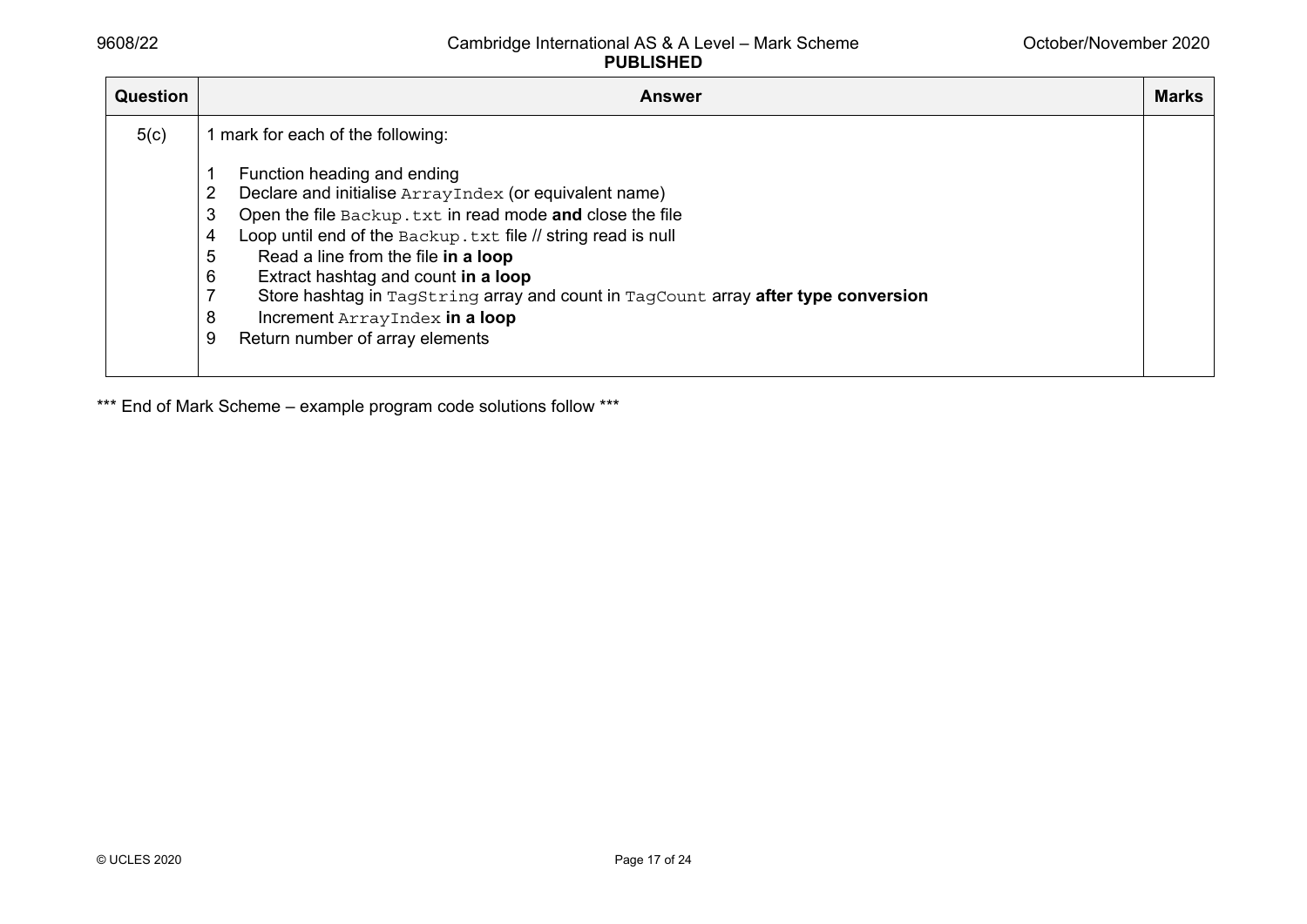# **Appendix: Program Code Example Solutions**

#### **Q3 (a): Visual Basic**

```
Function CheckSkid() As Boolean 
   Dim Rot(3) As Integer 
   Dim Average As Double 
   Dim ThisRot As Integer 
   Dim Danger As Boolean 
  For Index = 0 To 3
     D<sub>O</sub> Console.Writeline("Enter Wheel Rotation Speed: " 
         ThisRot = Console.Readline() 
      Loop Until ThisRot >= 0 And ThisRot <= 1000 
      Rot(Index) = ThisRot 
   Next Average = (Rot(0) + Rot(1) + Rot(2) + Rot(3)) / 4 Danger = FALSE 
  For Index = 0 TO 3
     If Rot(Index) > (Average * 1.1) OR Rot(Index) < (Average * 0.9) Then
         Danger = TRUE 
      End If  Next  If Danger = TRUE Then 
     Console.Writeline("Skid Danger") 
 Else  Console.Writeline("No Skid Danger") 
 End if RETURN Danger 
End Function
```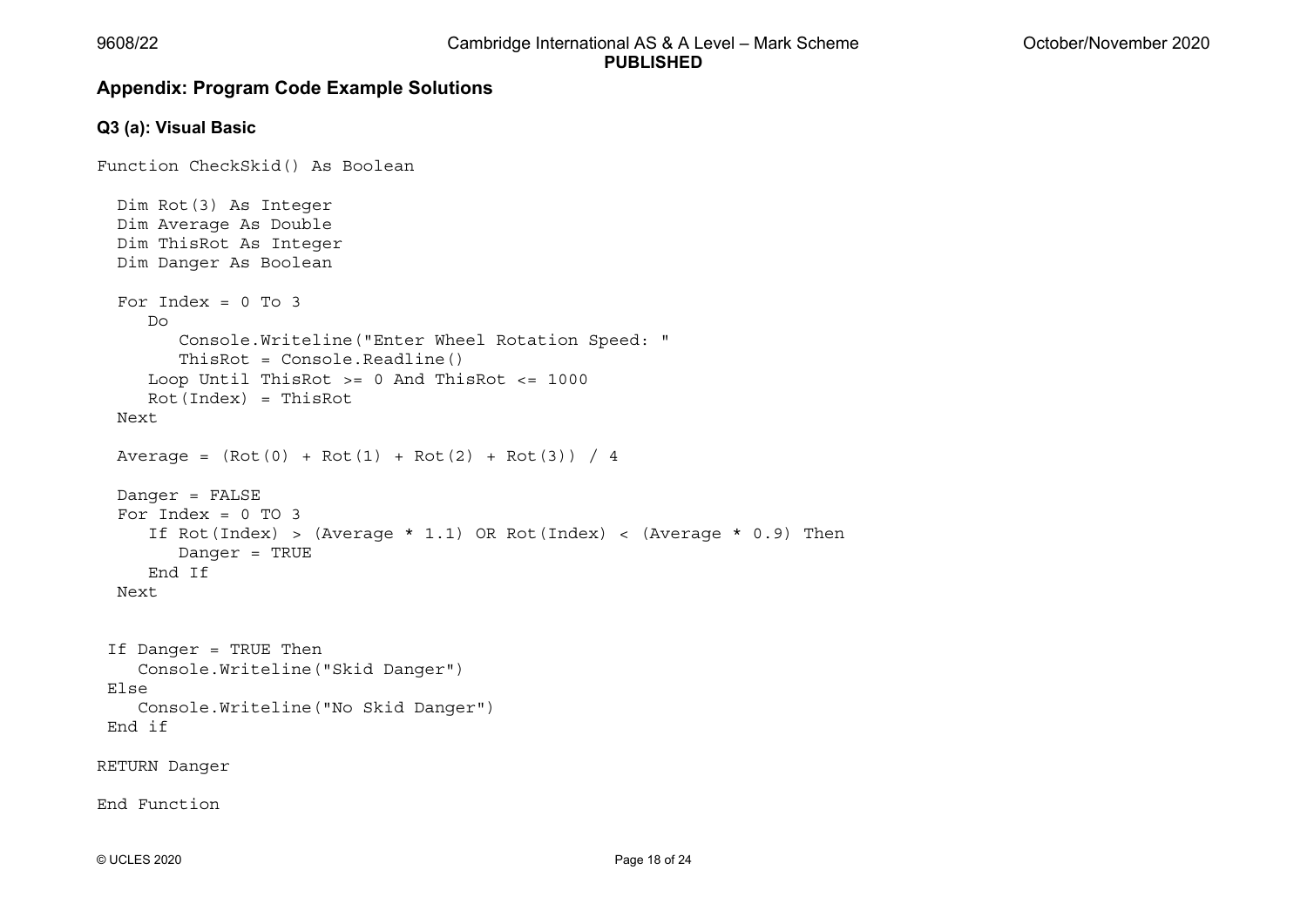# **Q3 (a): Pascal**

```
Function CheckSkid() : Boolean;
   var  Rot : array [1..4] of integer; 
   Average : Real; 
   ThisRot : Integer; 
   Index : Integer; 
   Danger : Boolean; 
  For Index := 1 to 4 do
      begin 
         repeat 
            write('Enter rotation speed : '); 
         readln(ThisRot); 
        until (ThisRot >= 0) And (ThisRot <= 1000);
     Rot[Index] := ThisRot; end; 
  Average := (Rot[1] + Rot[2] + Rot[3] + Rot[4]) / 4; Danger := FALSE; 
 For Index := 1 to 4 do 
      begin 
     If (Rot[Index] > (Average * 1.1)) OR (Rot[Index] < (Average * 0.9)) then Danger := TRUE; 
      end; 
 If Danger = TRUE then 
     writeln('Skid Danger') 
 Else 
     writeln('No Skid Danger'); 
CheckSkid := Danger; 
end;
```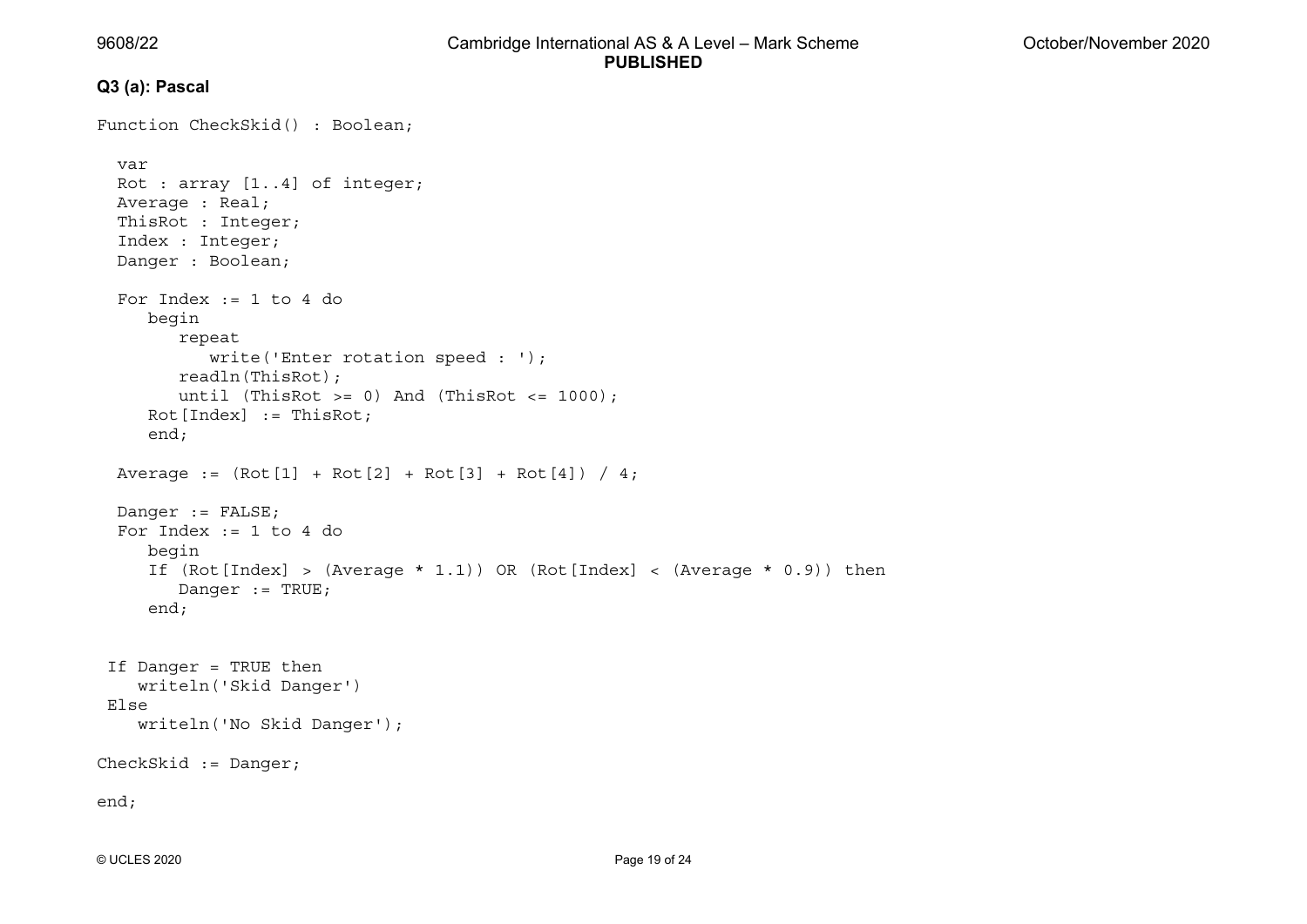#### **Q3 (a): Python**

```
def CheckSkid(): 
   # Rot[3] As Integer 
   # Average As Real 
   # ThisRot As Integer 
   # Danger As Boolean 
  Rot = [0, 0, 0, 0] for Index in range(0, 4): 
      while True:  ThisRot = float(input("Enter the rotation speed of the wheel: ")) 
        if ThisRot >= 0 and ThisRot <= 1000:
            break  Rot[Index] = ThisRot 
   Next Average = (Rot[0] + Rot[1] + Rot[2] + Rot[3]) / 4 Danger = False 
   for Index in range(0, 4): 
     if Rot[Index] > (Average * 1.1) or Rot[Index] < (Average * 0.9):
         Danger = True 
   If Danger == True: 
      print("Skid Danger") 
   else:  print("No Skid Danger") 
   return Danger
```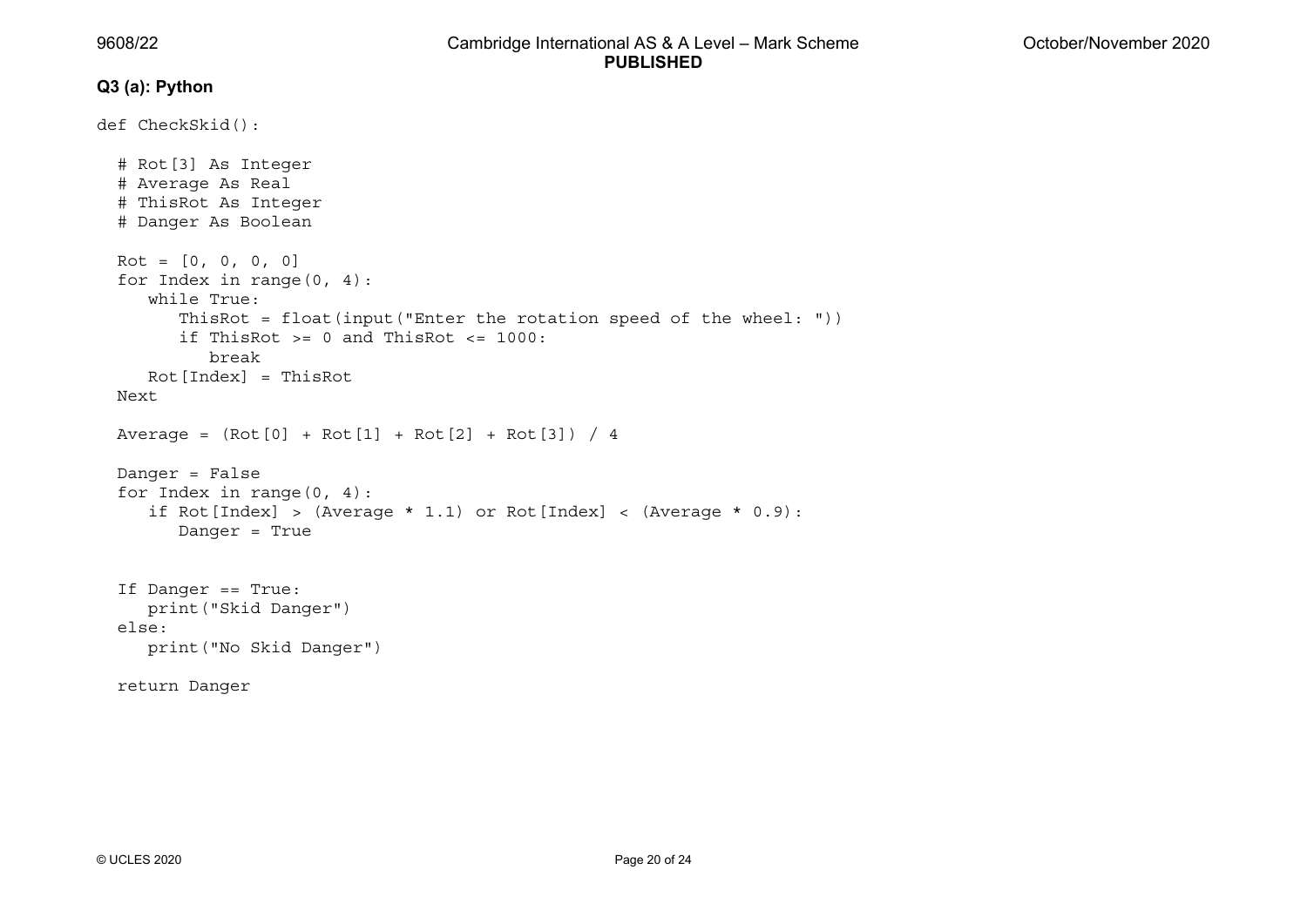#### **Q5 (c): Visual Basic**

```
Function LoadArrrays () As Integer 
   Dim ArrayIndex, Index, CountLen, Count As Integer 
   Dim FileString, HashTag As String 
   Dim File As New StreamReader("Backup.txt") 
   Const COMMA = ',' 
  ArrayIndex = 0 ' First element 
 Do While File.Peek <> -1 
      FileString = File.ReadLine() 
     Index = 1 HashTag = "" 
      Do While Mid(FileString, Index, 1) <> COMMA ' the hashtag 
         HashTag = HashTag & MID(FileString, Index, 1) 
        Index = Index + 1 Loop 
      TagString(arrayIndex) = HashTag 
      CountLen = Len(fileString) – Len(HashTag) – 1 
      Count = CInt(Right(FileString, CountLen)) ' the count 
      TagCount(ArrayIndex) = Count 
     ArrayIndex = ArrayIndex + 1 
  Loop 
   File.Close  Return ArrayIndex 
End Function
```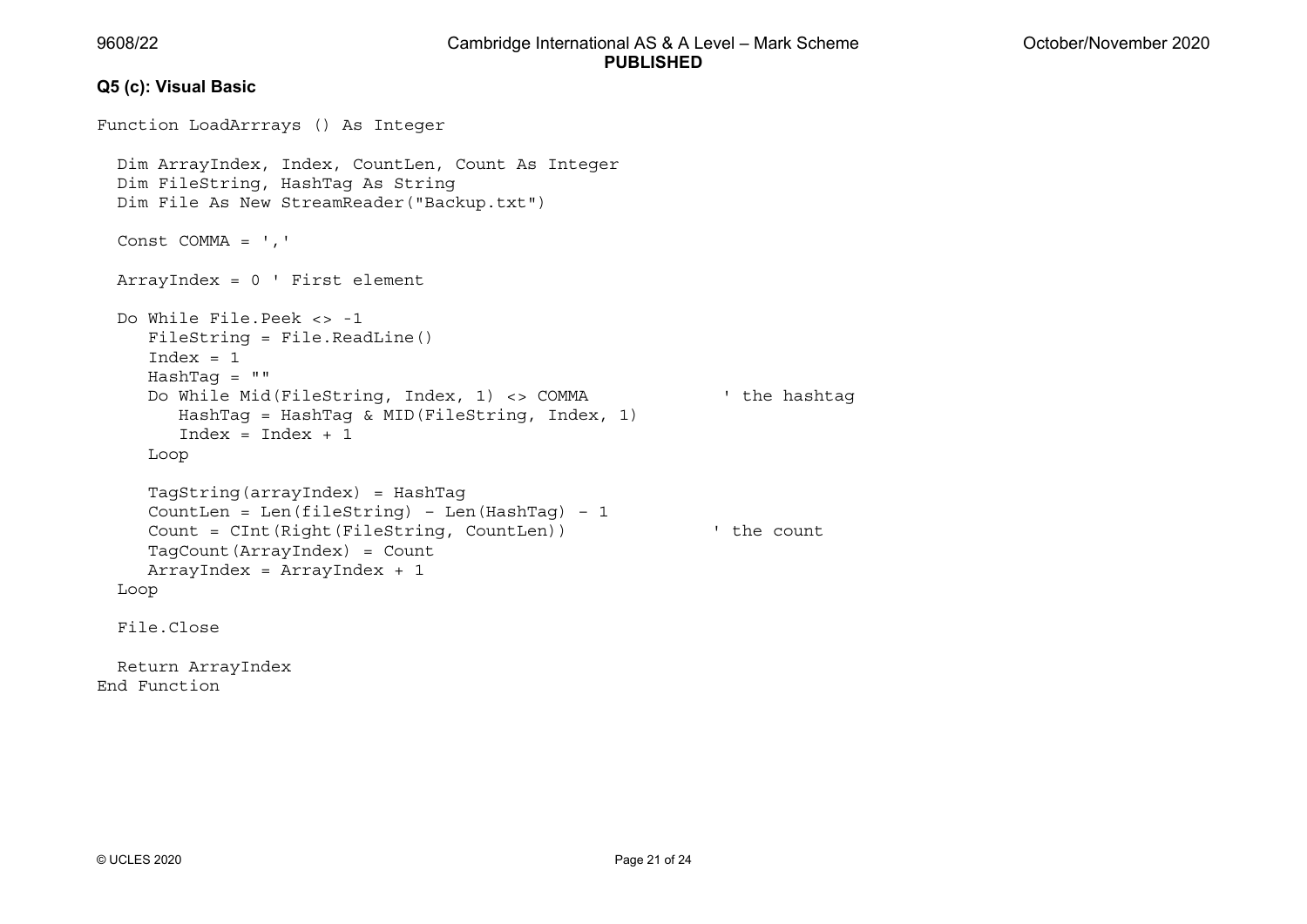#### **Q5 (c): Pascal**

```
Function LoadArrrays () : Integer;
   var  ArrayIndex, Index, CountLen, Count : Integer; 
   FileData, HashTag : String; 
   Backup : Textfile; 
   const COMMA = ',';
   begin 
     assignfile(Backup, 'Backup.txt'); 
     reset(File); 
   ArrayIndex := 0; //First element 
   while not EOF(File) do 
      begin 
         readln(Backup, FileData); 
        Index := 1;
        HashTag := " ";
        while midstr(FileData, Index, 1) <> COMMA do // the hashtag
            begin 
               HashTag := HashTag + midstr(FileData, Index, 1); 
              Index := Index + 1;
            end; 
         TagString[ArrayIndex] := HashTag; 
        CountLen := length(FileData) - length(HashTag) - 1;
        Count := strtoint(RightStr(FileData, CountLen)); // the count
         TagCount[ArrayIndex] := Count; 
         ArrayIndex := ArrayIndex + 1; 
      end; 
   closefile(File);
```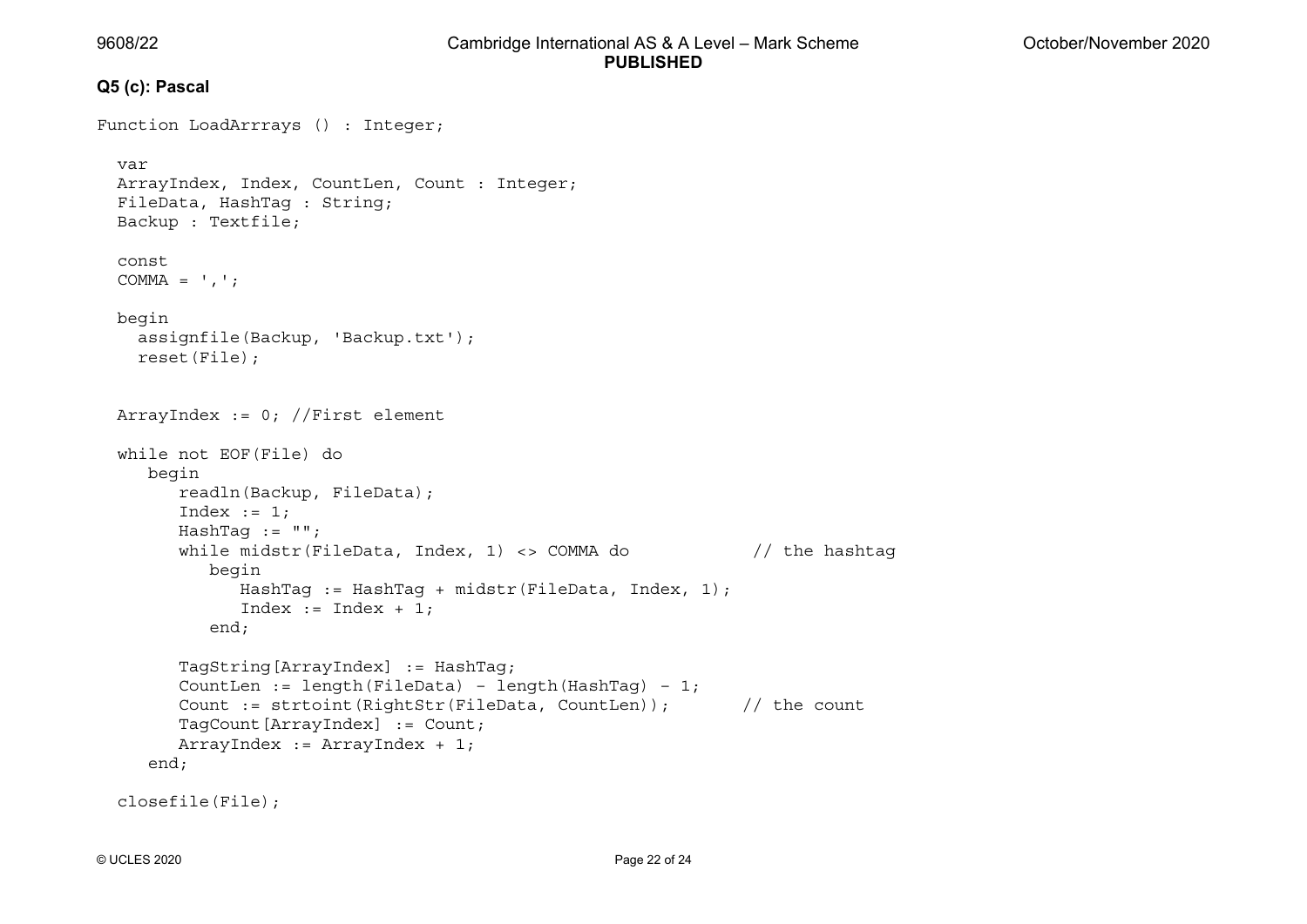LoadArrays := ArrayIndex;

end;